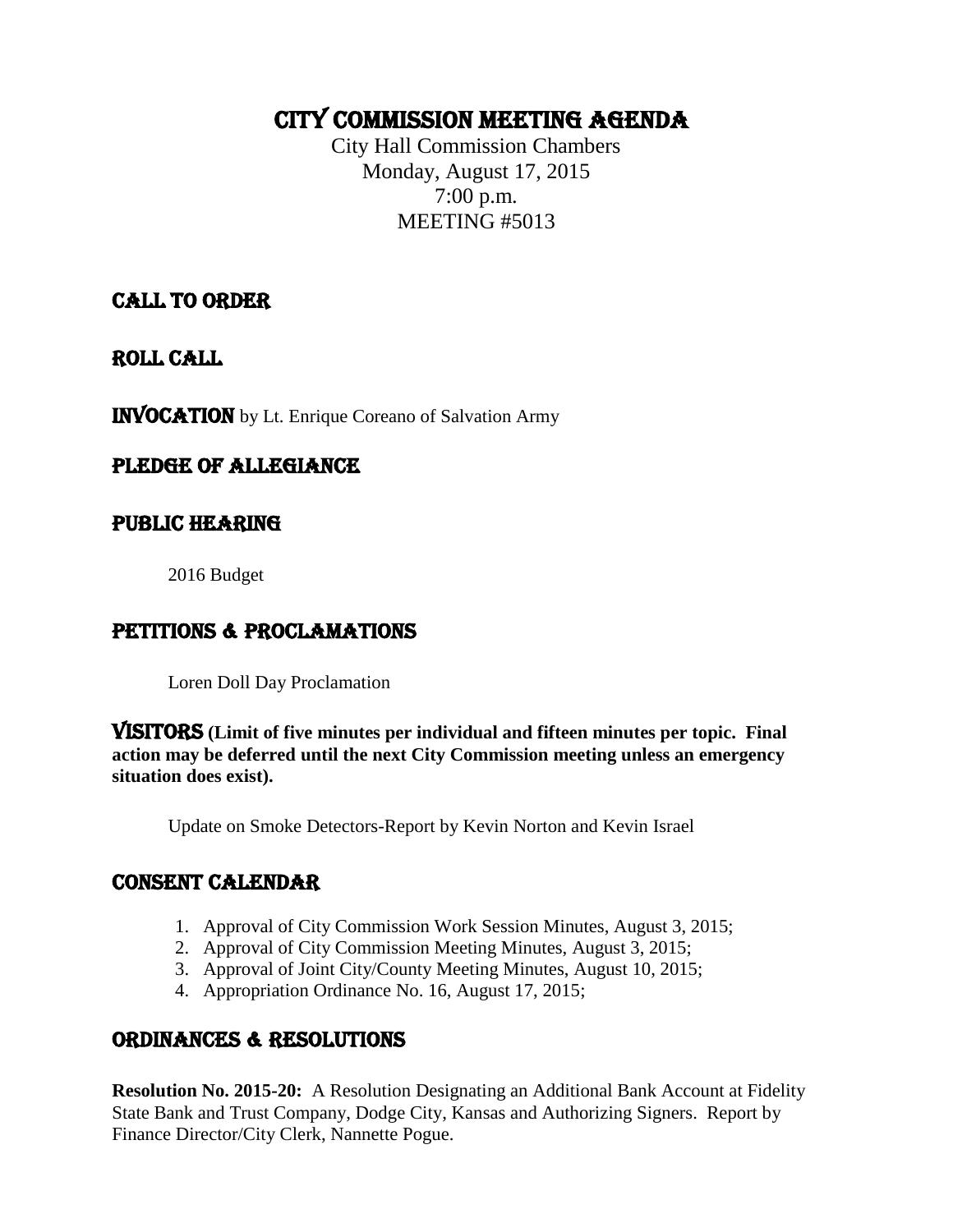**Resolution No. 2015-21:** A Resolution that provides that a levy of property taxes to finance the 2016 budget for the City of Dodge City exceeding the amount levied to finance the 2015 budget. Report by Finance Director/City Clerk, Nannette Pogue.

# UNFINISHED BUSINESS

# New Business

1. Approval of 2016 Budget. Report by Finance Director/City Clerk, Nannette Pogue

# OTHER BUSINESS

# **ADJOURNMENT**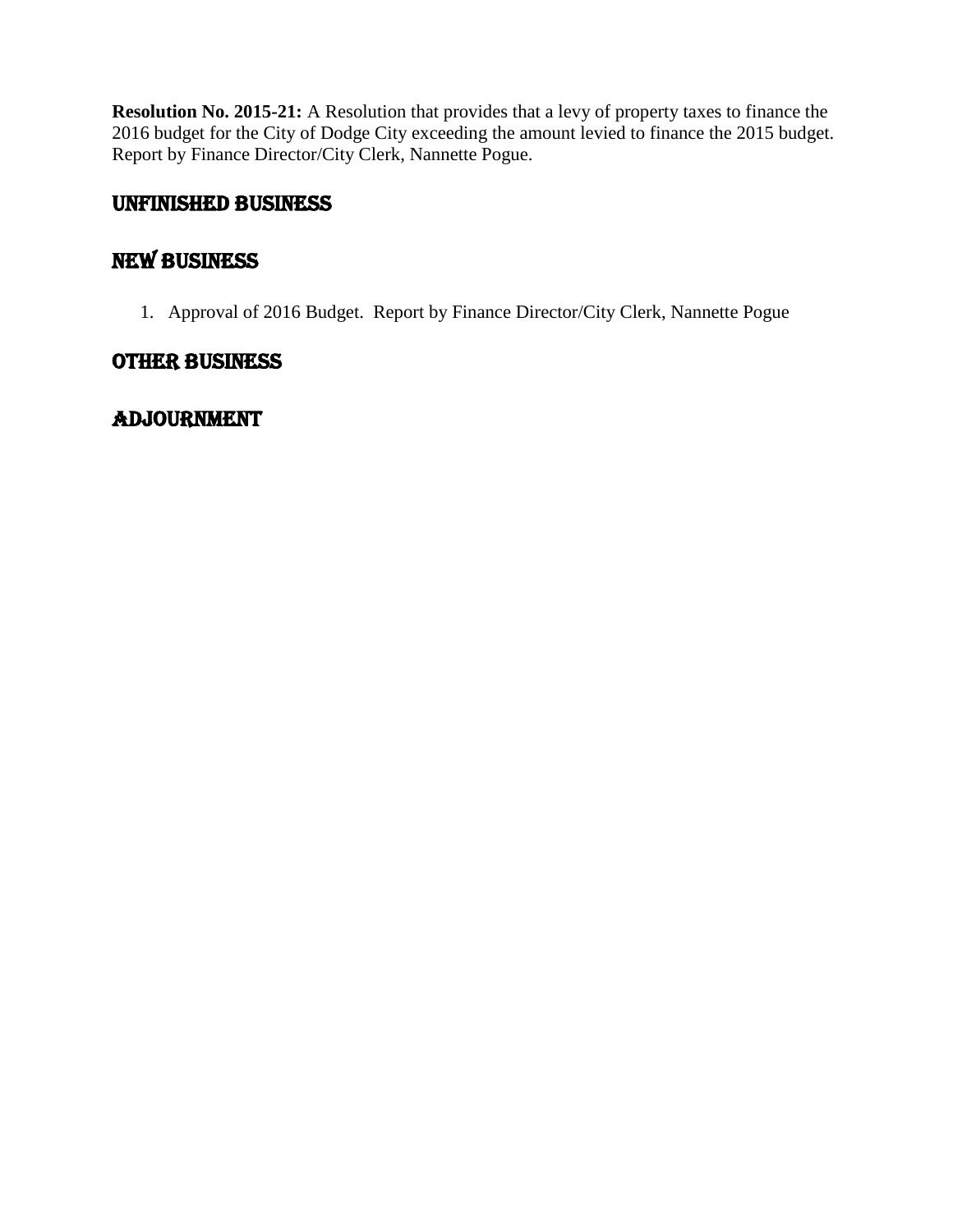#### NOTICE OF BUDGET HEARING

The Governing Body of the City of Dodge City will meet on the 17th day of August, 2015 at 7:00 p.m. at the City Commission meeting room, 806 2nd Avenue for the purpose of hearing and answering objections of taxpayers relating to the proposed<br>use of all funds and the amount of Ad Valorem Tax.

Detailed budget information is available at City Hall, 806 Second Avenue, and will be available at this hearing.

#### **BUDGET SUMMARY**

Proposed Budget 2016 Expenditures and the Amount of current year estimate for 2015 Advalorem Tax establish the<br>maximum limits of the 2016 budget. The Estimated Tax Rate is subject to change depending on final assessed valu

|                                       | 2014                 |        | 2015                |        | PROPOSED BUDGET FOR 2016 |             |        |
|---------------------------------------|----------------------|--------|---------------------|--------|--------------------------|-------------|--------|
|                                       | Prior Year           | Actual | <b>Current Year</b> | Actual |                          | Amount of   | Est.   |
|                                       | Actual               | Tax    | <b>Estimate of</b>  | Tax    |                          | 2015 Ad     | Tax    |
| <b>FUND</b>                           | <b>Expenditures</b>  | Rate   | Expenditures        | Rate   | Expenditures             | Valorem Tax | Rate   |
|                                       |                      |        |                     |        |                          |             |        |
| General Fund                          | 13,805,462           | 25.697 | 14,678,757          | 25.282 | 16,770,443               | 4,017,799   | 26.327 |
| Special Liability                     | 585,844              | 4.756  | 847,200             | 3.377  | 847,900                  | 445,794     | 2.921  |
| Library                               | 948,174              | 5.723  | 968,259             | 5.971  | 991,840                  | 876,178     | 5.741  |
| Library Employee Benefit              | 306,275              | 1.872  | 294,660             | 1.871  | 372,315                  | 335,086     | 2.196  |
| Bond and Interest                     | 3,057,791            | 11.951 | 3,353,220           | 12.326 | 3,128,250                | 1,746,733   | 11.446 |
| Capital Improvement Fund              | 605,156              | 2.065  | 612,000             | 2,056  | 388,600                  | 343,691     | 2.252  |
| Sales Tax - Special Projects          | 5,941,621            |        | 5,420,847           |        | 6,584,647                |             |        |
| ST Fund-Organization Funding          | 906,515              |        | 786,310             |        | 805,680                  |             |        |
| Sales Tax Projects-Events Fund        | 9,315                |        |                     |        |                          |             |        |
| Special Events Center Construction    | 204,369              |        |                     |        |                          |             |        |
| Sales Tax-Dep & Replacement           | 347,590              |        | 137,000             |        | 137,000                  |             |        |
| SEC Revenue Bond Fund                 | 2,526,696            |        |                     |        |                          |             |        |
| Depot                                 | Ω                    |        | 246,600             |        | 247,615                  |             |        |
| Community Improvement District (      | 29,354               |        | 0                   |        | 0                        |             |        |
| Rural Housing Incentive District (R   | 137,531              |        | o                   |        |                          |             |        |
| <b>Convention and Visitors</b>        | 885,998              |        | 971.482             |        | 1,494,937                |             |        |
| Special Streets & Highways            | 776,635              |        | 804,230             |        | 828,005                  |             |        |
| Special Parks & Recreation            | 90,000               |        | 90,000              |        | 90,000                   |             |        |
| Special Alcohol & Drug                | 107,000              |        | 100,000             |        | 95,000                   |             |        |
| Alcohol Drug & Safety Action          | 12,827               |        | 15,000              |        |                          |             |        |
| <b>Transient Guest Tax-2%</b>         | 261,840              |        | 300,000             |        | 300,000                  |             |        |
| Special Law Enforcement Trust         | 13,143               |        |                     |        |                          |             |        |
| All 4 Fun                             | 103,576              |        | 100,000             |        | 100,000                  |             |        |
| Underage Alcohol Abuse Program        | 3,251                |        | 15,000              |        | 15,000                   |             |        |
| <b>DARE</b>                           | 7,323                |        | 15,000              |        | 15,000                   |             |        |
| Capital Equipment                     | 535,566              |        | 470,790             |        | 454,276                  |             |        |
| Grants                                | 1,040,517            |        |                     |        |                          |             |        |
| Development & Growth Fund             | 889,843              |        | 750,000             |        | 850,000                  |             |        |
| Roof & Vehicle Insurance Repair F     |                      |        |                     |        |                          |             |        |
| <b>Street Reconstruction Projects</b> | 3,285,828            |        |                     |        |                          |             |        |
| Water & Wastewater Utility Fund       | 10,774,616           |        | 11,089,943          |        | 11,076,500               |             |        |
| 2008 Temp Notes-Water                 | 37,375               |        |                     |        |                          |             |        |
| 2003 WWTP & Wtrl Imp Debt Ser         |                      |        |                     |        |                          |             |        |
| 2009 Wastewater Treatment Plant       | 1,337,175<br>761,323 |        |                     |        |                          |             |        |
| Sanitation                            |                      |        | 2,154,717           |        |                          |             |        |
|                                       | 1,771,745            |        |                     |        | 2,213,700<br>425,460     |             |        |
| <b>Drainage Utility</b>               | 249,503              |        | 225,835             |        |                          |             |        |
| Utilities Administration              | 379,465              |        |                     |        |                          |             |        |
| Transportation                        |                      |        | 321,360             |        | 389,840                  |             |        |
| Medical Self Insurance                | 2,240,427            |        | 2,622,885           |        | 2,622,885                |             |        |
| Hoover                                |                      |        |                     |        |                          |             |        |
| Economic Development Revolving        | 1,961                |        |                     |        |                          |             |        |
| <b>SMPC Trust</b>                     | 0                    |        | 20,000              |        | 30,000                   |             |        |
| <b>TOTALS</b>                         | 54,978,630           | 52.064 | 47,411,095          | 50.883 | 51,274,893               | 7,765,280   | 50.883 |
| Less Transfers:                       | 9,976,954            |        | 6,422,955           |        | 6,968,996                |             |        |
| <b>Net Expenditures</b>               | 45,001,676           |        | 40,988,140          |        | 44,305,897               |             |        |
| Total Tax Levied                      | 7,326,731            |        | 7,218,316           |        | 7,765,280                |             |        |
| Assessed Valuation                    | 140,732,777          |        | 141,515,147         |        | 152,610,417              |             |        |

|                   | Outstanding Indebtedness, January 1, |             |            |  |
|-------------------|--------------------------------------|-------------|------------|--|
|                   | 2013                                 | 2014        | 2015       |  |
| G.O. Bonds        | 41,165,000                           | 43.640.000  | 40,780,000 |  |
| Revenue Bonds     | 38,660,000                           | 37,895,000  | 37,070,000 |  |
| Temporary Notes   | 630,000                              | 630,000     |            |  |
| Lease Purch Princ | 232,938                              | 934,056     | 742,706    |  |
| <b>KDHE Loans</b> | 23,340,729                           | 22,386,730  | 21,316,574 |  |
| Total             | 104,028,667                          | 105,485,786 | 99,909,280 |  |

ax Rates are expressed in mills.

bity clerk eloy 6 p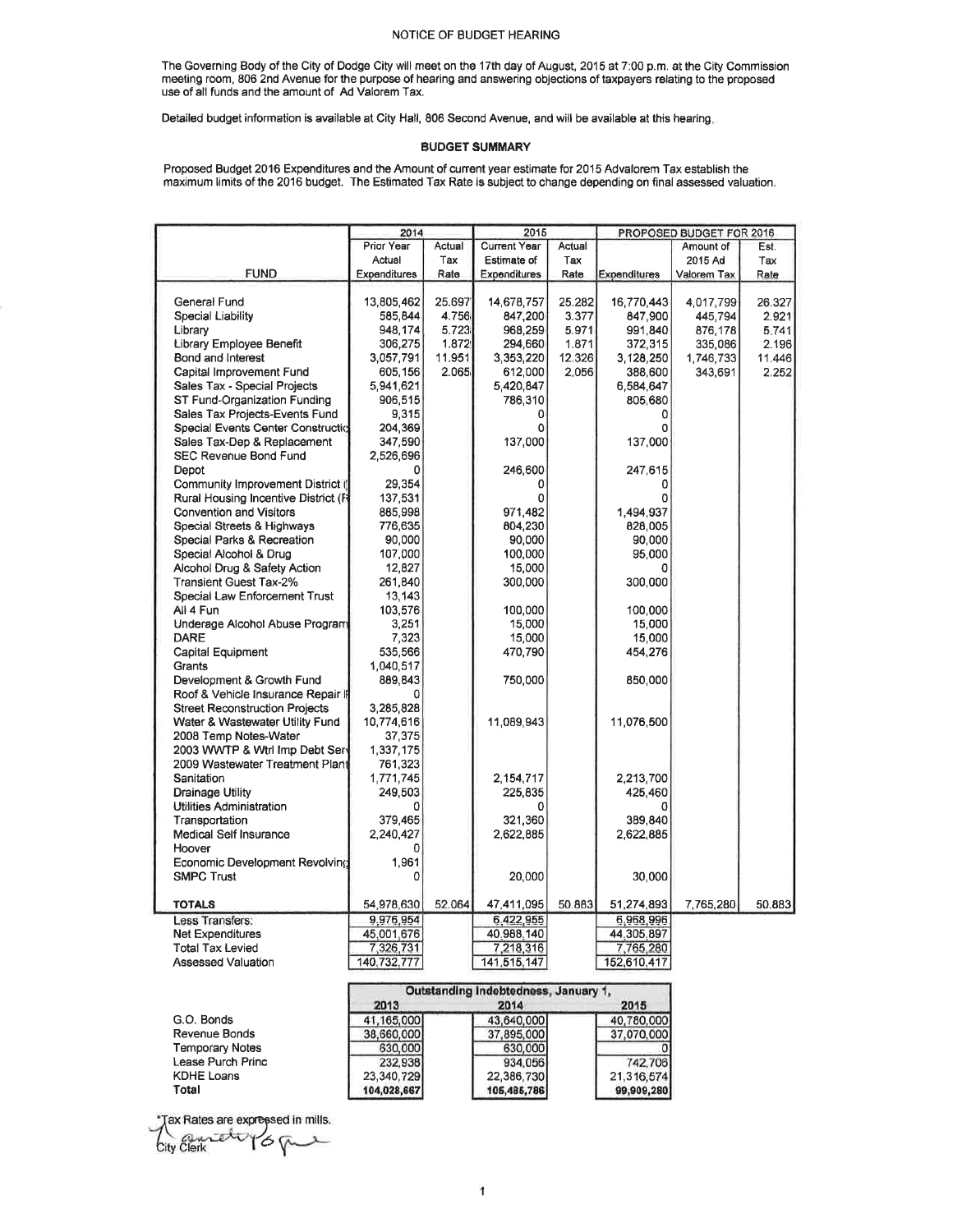# Proclamation

**WHEREAS, Loren Doll became engaged in cattle feeding in 1961 when he and his father, Fred** Doll, partnered with three Irsik brothers – Norb, Steve and Clarence – to construct and operate Ingalls Feed Yard. Over time, this feedyard grew from a one-time feeding capacity of 2.500 to a one-time feeding capacity of 40,000 head; and

**WHEREAS,** Doll became the managing partner and chief executive officer of Irsik and Doll in 1968. Under Doll's leadership, Irsik and Doll expanded its operations. Presently, the company operates seven commercial cattle feedyards in Western Kansas with a one-time feeding capacity of 215,000 head. Irsik and Doll also operates several grain facilities. The company is involved with several agricultural joint ventures which complements the operations; and

**WHEREAS, Doll served as the managing Partner and CEO until 1989. Afterwards, Doll** continued to provide leadership as a member of the board where he served until 2004. Doll oversaw the transition of the family-owned business from the first generation to the next and engaged outside professional management to guide Irsik and Doll during this transition. Second generation family members now serve as Irsik and Doll board members; and

**WHEREAS**, during his tenure, Doll was engaged in numerous civic activities. He served as mayor and as a member of the Ingalls School Board and also served on the Kansas Wheat Commission. As a young man, Loren briefly pursued a career as a professional baseball player in the Dodger organization. Doll still holds the Kansas high school record for most hits in a game (6) and the Dodge City High School record for highest batting average in a season (.524). Loren was inducted into the Dodge City High School "Ring of Honor" in the fall of 2014. Doll and his wife, Veleeta, reside in Dodge City where Doll continues to stay engaged in cattle feeding and other agricultural pursuits; and

**WHEREAS, The Cattle Feeders Hall of Fame has been established to honor the exceptional,** visionary men and women who have made lasting contributions to the U.S. cattle-feeding industry. On July 14, 2015, Loren Doll was one of two inductees inducted into the Cattle Feeders Hall of Fame for 2015 in Denver, Colorado.

NOW, THEREFORE, BE IT RESOLVED by the Mayor of the City of Dodge City, that a valued citizen has given pride to all citizens of our community and we congratulate him on this national recognition and his contributions to the cattle-feeding industry and proclaim Aug. 18 as

#### **LOREN DOLL DAY**

IN WITNESS WHEREOF, I have hereunto set my hand and caused the great seal of the City of Dodge City to be affixed, this 17th day of August, 2015.

**ATTEST** 

Mayor

Nannette Pogue, City Clerk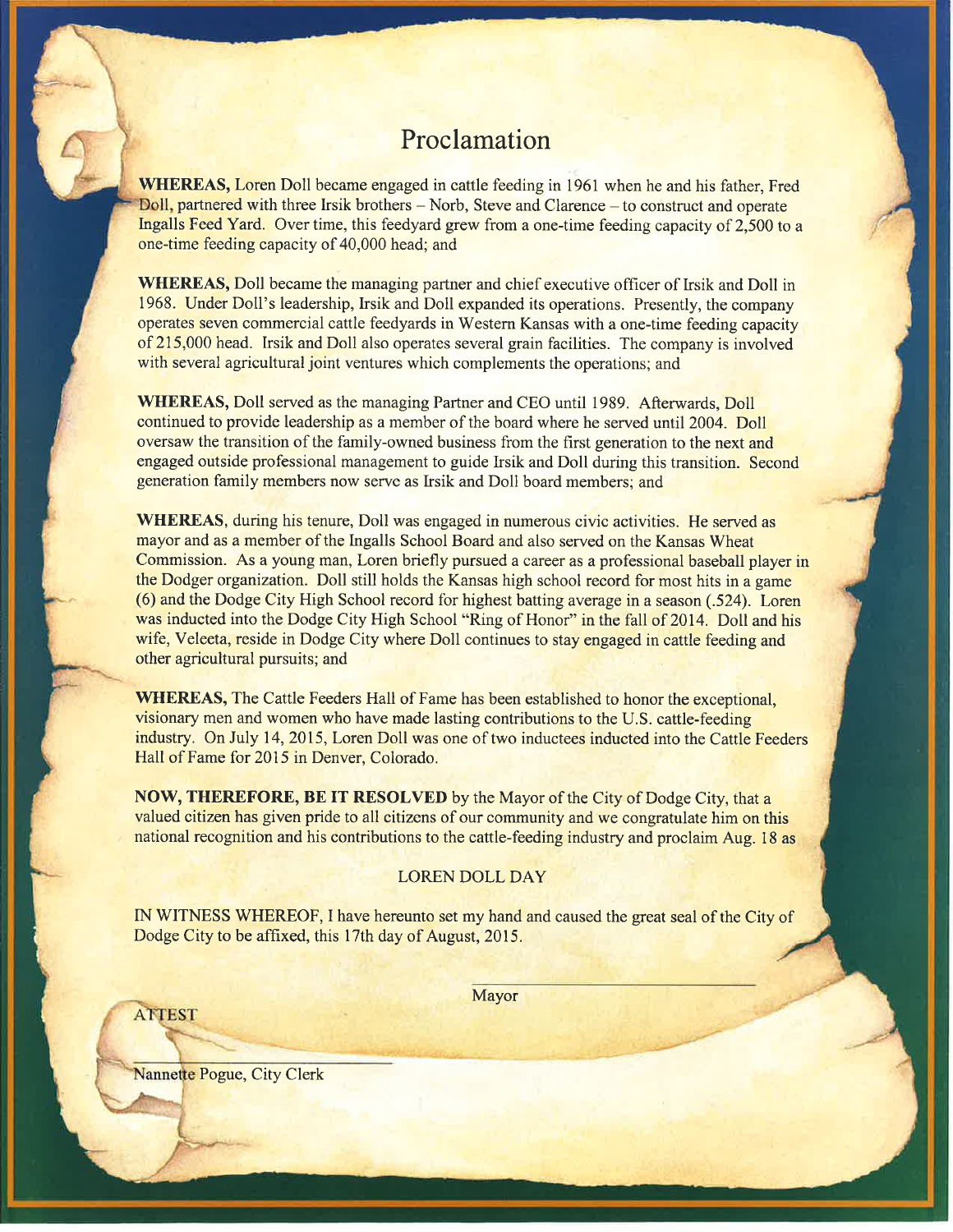# CITY COMMISSION work session MINUTES

City Hall Commission Chambers Monday, August 3, 2015 6:30 p.m.

**CALL TO ORDER**

**ROLL CALL:** Mayor Joyce Warshaw, Commissioners, Kent Smoll, Jan Scoggins, Rick Sowers, Brian Delzeit.

The City Commission discussed the 2016 City of Dodge City Budget. Minor changes were made and the Finance Director will publish the public hearing date for the budget as August 17, 2015.

**ADJOURNMENT** was had on a motion by Commissioner Jan Scoggins, seconded by Commissioner Brian Delzeit. The motion carried unanimously.

Mayor, Joyce Warshaw

\_\_\_\_\_\_\_\_\_\_\_\_\_\_\_\_\_\_\_\_\_\_\_\_\_\_\_\_\_\_\_\_

ATTEST:

\_\_\_\_\_\_\_\_\_\_\_\_\_\_\_\_\_\_\_\_\_\_\_\_\_\_\_\_\_\_\_ Nannette Pogue, City Clerk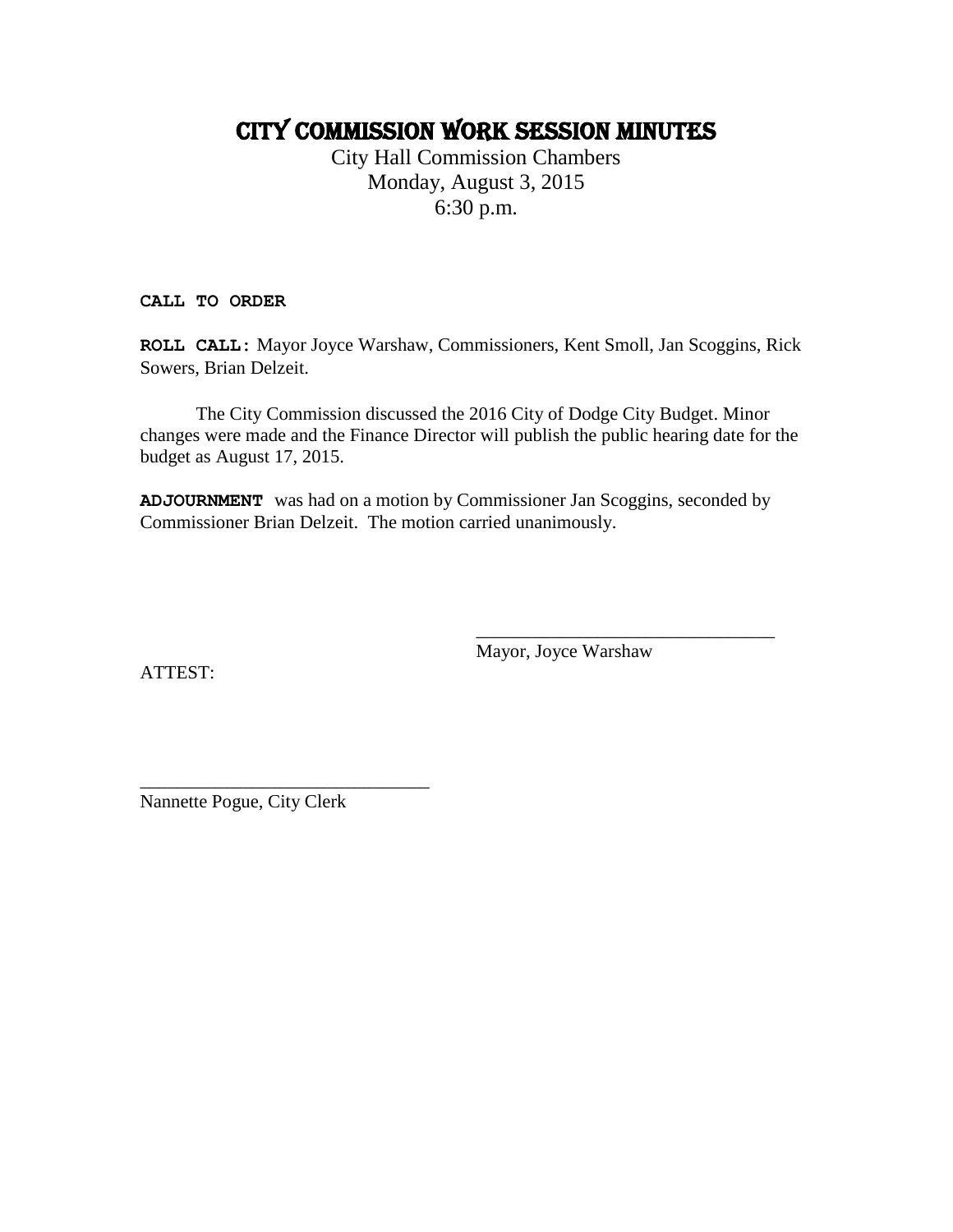# CITY COMMISSION Meeting Minutes

City Hall Commission Chambers Monday, August 3, 2015 7:00 p.m. MEETING #5011

**CALL TO ORDER**

**ROLL CALL –** Mayor Joyce Warshaw, Commissioner Brian Delzeit, Rick Sowers, Jan Scoggins, and Kent Smoll

**INVOCATION** by Lt. Enrique Coreano of Salvation Army

#### **PLEDGE OF ALLEGIANCE**

#### **PETITIONS & PROCLAMATIONS**

Gus Crump Day Proclamation. Mayor Joyce Warshaw read the proclamation in honor of Gus Crump's 100<sup>th</sup> Birthday and outlined all that he had done for the Dodge City Community. He received a standing ovation for his dedication to the community and all his accomplishments during his 100 years.

#### **VISITORS (Limit of five minutes per individual and fifteen minutes per topic. Final action may be deferred until the next City Commission meeting unless an emergency situation does exist).**

Dan Schenkein, Chamber of Commerce – updated the City Commission on Dodge City Days 2015. Wanted to thank the City, volunteers, sponsors, etc. It was a stroke of genius on the part of the Mayor of Dodge City introducing the Governor as the Mayor of Kansas. Mr. Schenkein passed on to the Commission that many people mentioned the excitement about the water park opening next year. A Park Department employee sacrificed competition of wacky trike race to respond to an emergency in the park. He thanked the Police Department, Fire Department and all the other City Departments that provided the help needed to make Dodge City Days successful.

#### **CONSENT CALENDAR**

- 1. Approval of City Commission Meeting Minutes, July 20, 2015;
- 2. Appropriation Ordinance No. 15, August 3, 2015;
- 3. Cereal Malt Beverage Applications:
	- a. Super Gordas Tony, 605 S, 2nd Avenue
	- b. River Stop, 705 S.  $14<sup>th</sup>$  Avenue
	- c. Spee-D-Stop, 2615 Gary Avenue;
- 4. Approve Change Order No. 1 for 2014 Drainage Improvements Projects.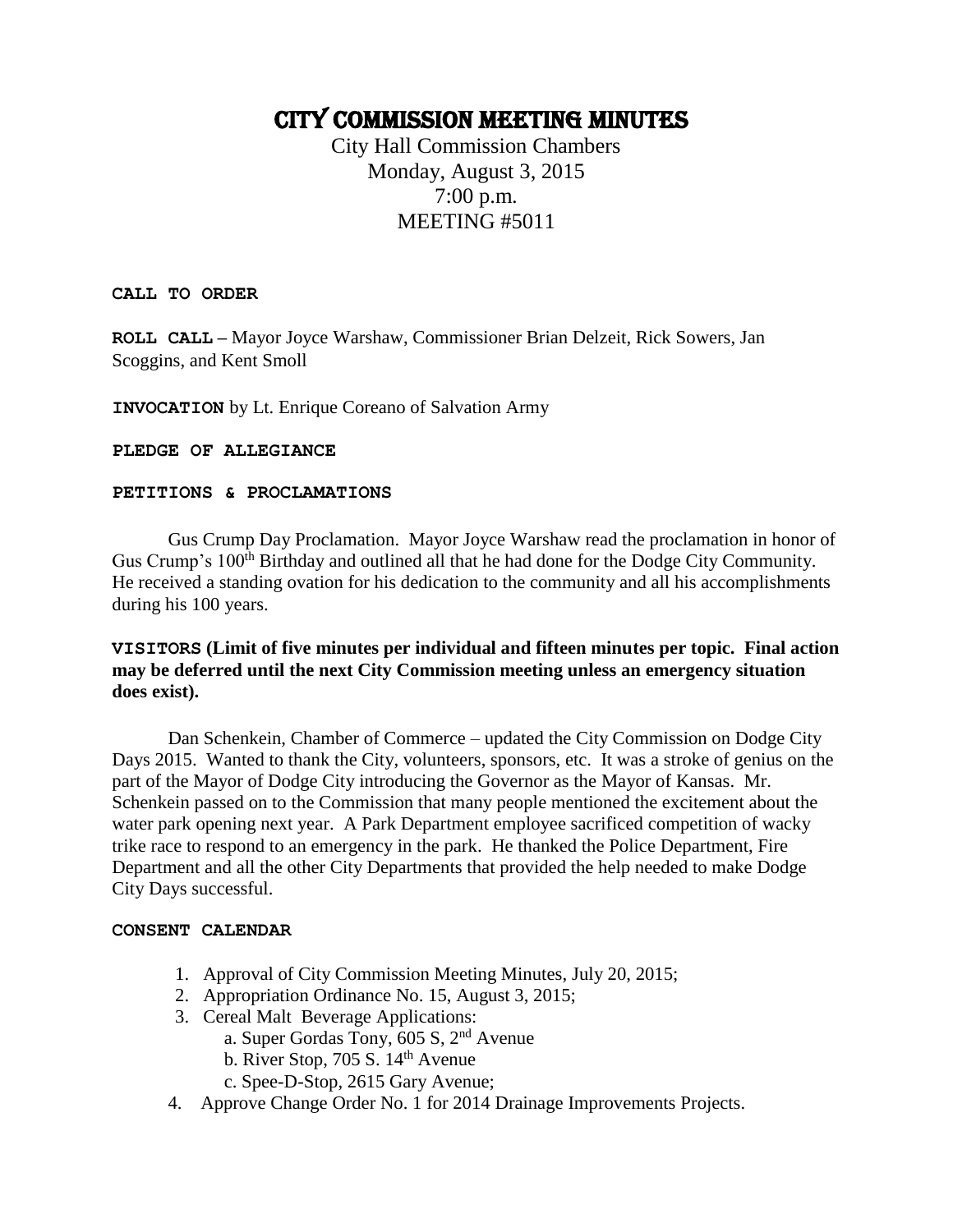|--|--|

**Page 2 City Commission Minutes** August 3, 2015

Commissioner Rick Sowers moved to approve the Consent Calendar as presented; Commissioner Jan Scoggins seconded the motion. The motion carried unanimously.

Commissioner Kent Smoll moved to add a Public Hearing to the agenda regarding vacations of Park Street and Maple Street between 4<sup>th</sup> and 5<sup>th</sup> Avenues. Commissioner Rick Sowers seconded the motion. The motion carried unanimously.

#### **PUBLIC HEARING**

Mayor Warshaw opened the public hearing. Nathan Littrell explained to the public about the request for vacations of Maple Street and Park Street between 4<sup>th</sup> and 5<sup>th</sup> Avenues. City Manager Cherise Tieben made additional comments. Mayor Joyce Warshaw closed the public hearing.

#### **ORDINANCES & RESOLUTIONS**

Commissioner Rick Sowers moved to table Ordinance No. 3610 and 3611. Commissioner Delzeit seconded the motion. The motion carried unanimously**.**

**Ordinance No. 3610:** An Ordinance vacating Park Street between 4<sup>th</sup> and 5<sup>th</sup> Avenue.

**Ordinance No. 3611:** An Ordinance vacating Maple Street between 4th and 5th Avenue.

#### **OTHER BUSINESS**

City Manager, Cherise Tieben:

- Thanked multiple organizations for the involvement in Dodge City Days 2015;
- On August  $5<sup>th</sup>$  Tim Huelskamp will be at the Victory Electric for a town hall meeting;
- On September 3 the Dial Developers will be in town to meet with Commissioners individually.

Commissioner Jan Scoggins:

- Missed Dodge City Days, because she was attending her granddaughter's national kayaking competition. Liked the theme of Dodge City Days, a tribute to Fort Dodge;
- The Salvation Army is also celebrating 150 years.

Commissioner Rick Sowers:

Thanked Dan Schenkein for giving a Dodge City Days update tonight to accommodate his presentation.

Commissioner Joyce Warshaw:

- Dodge City Days was a really good time. One of her visitors quotes, "this town is amazing, they liked all of the entertainment opportunities in Dodge City;
- Make sure everyone gets to school enrollment on Thursday, so they are able to choose the school they signed up for.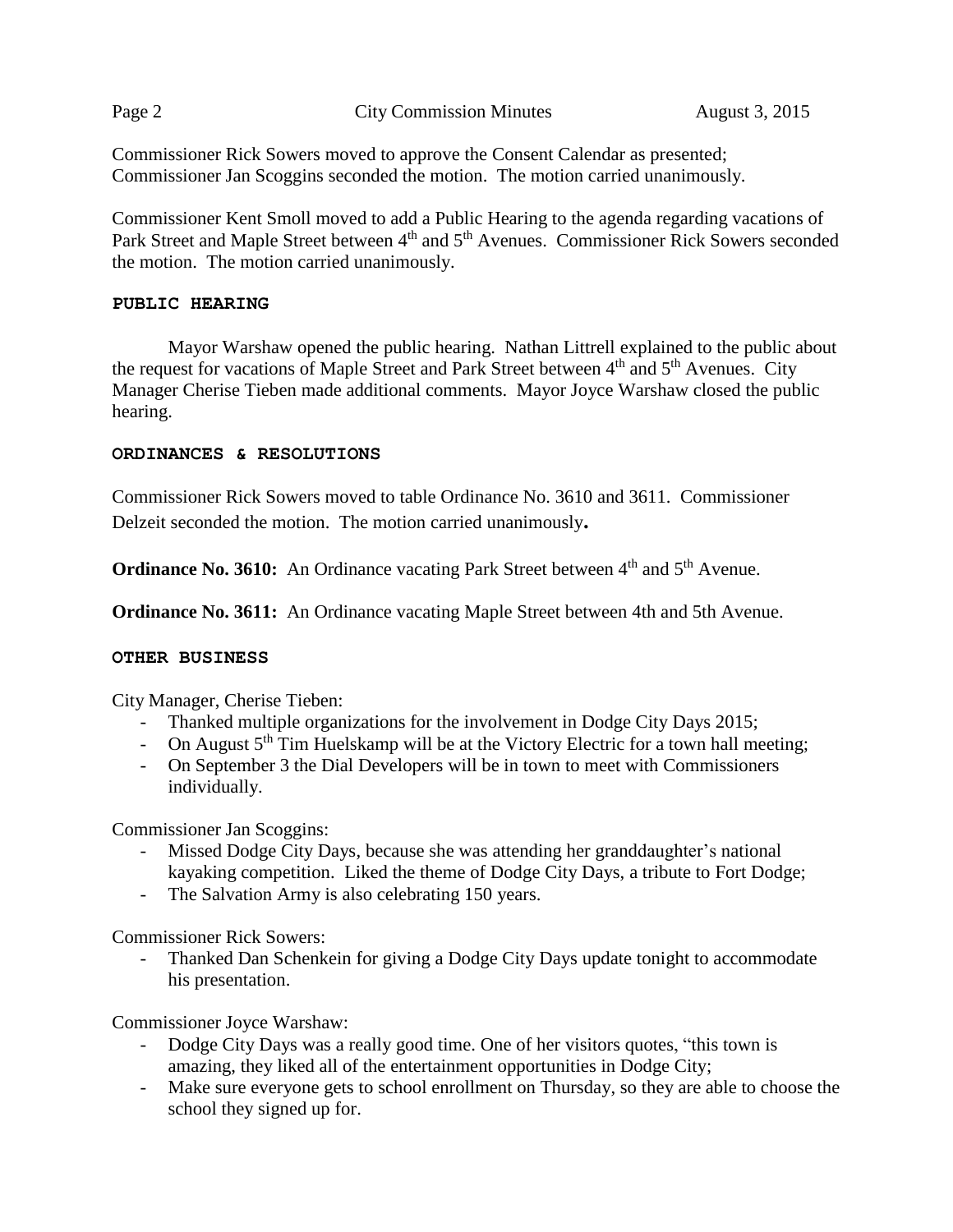Commissioner Kent Smoll:

- Congratulated Dan Schenkein and the Chamber of Commerce for another very successful Dodge City Days. He thanked all of the volunteers, sponsors and others who helped out during Dodge City Days;
- Continued to thank Jane Longmeyer for her extraordinary cleanup efforts during Dodge City Days and all year long;
- Thanked Roundup for the very good and exciting rodeo;
- Commented on a visitor that he spoke with during Dodge City Days. They really appreciated the way they were treated by people and businesses during their stay and will be back next year;
- Shop local and shop often.

Mayor, Brian Delzeit:

- Huge thank you to the entire community for Dodge City Days. An enormous amount of time and resources was spent by individuals and businesses. A lot of things amaze me about Dodge City and one thing in particular is we work together.

#### **ADJOURNMENT**

Commissioner Jan Scoggins moved to adjourn the meeting; Commissioner Kent Smoll seconded the motion. The motion carried unanimously.

Mayor, Joyce Warshaw

\_\_\_\_\_\_\_\_\_\_\_\_\_\_\_\_\_\_\_\_\_\_\_\_\_\_\_\_\_\_\_\_

ATTEST:

\_\_\_\_\_\_\_\_\_\_\_\_\_\_\_\_\_\_\_\_\_\_\_\_\_\_\_\_\_\_\_ Nannette Pogue, City Clerk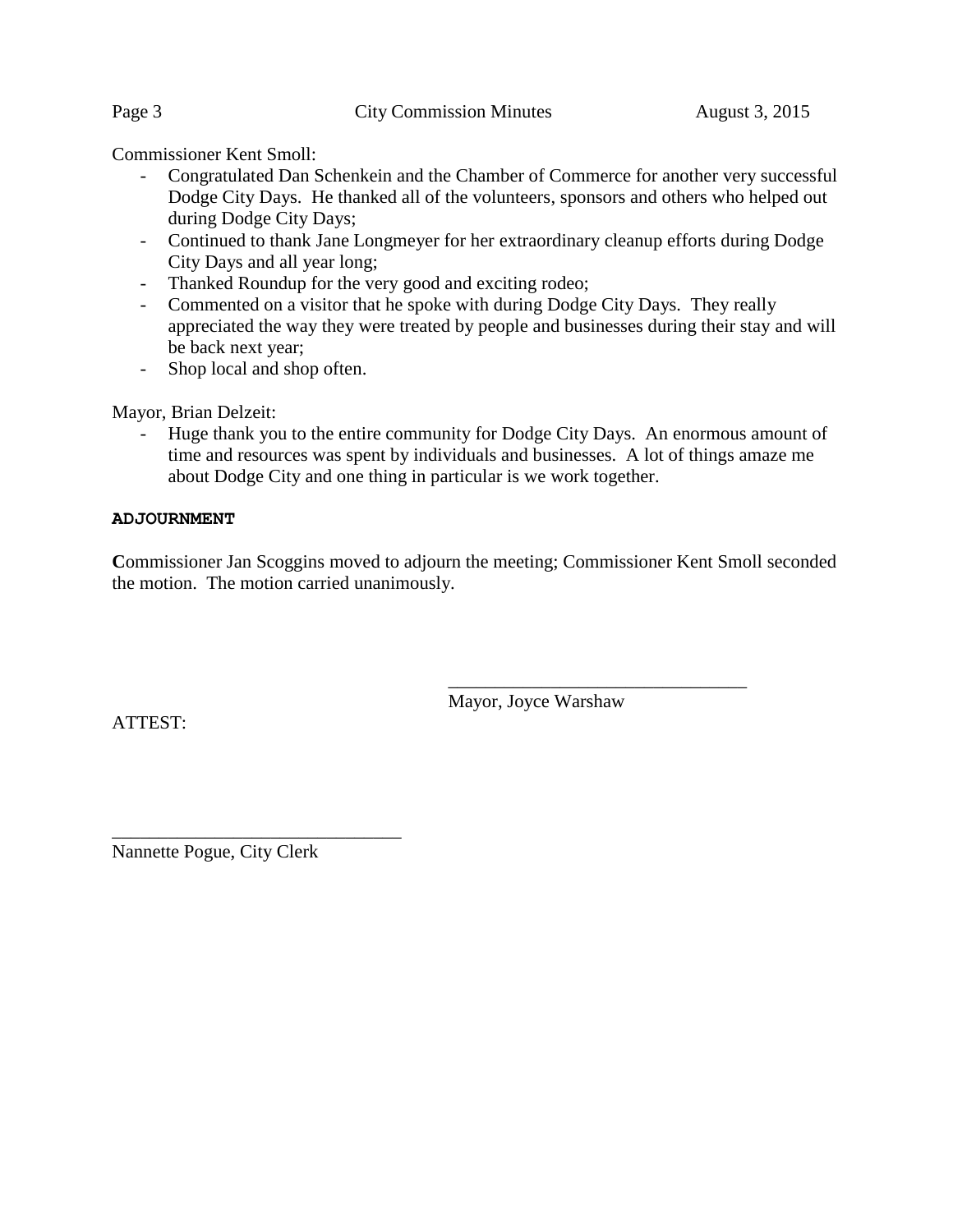#### **Joint City/County Commission Meeting Minutes Monday, August 10, 2015 City Hall City Commissioners Chambers 6:00 PM Meeting # 5012**

## **CALL TO ORDER**

*Ford County:* Chairman Danny Gillum, Commissioners Chris Boys and Shawn Tasset.

*City of Dodge City:* Mayor Joyce Warshaw, Commissioners Jan Scoggins, Brian Delzeit, Kent Smoll, Rick Sowers.

*County Action*: Commissioner Danny Gillum moved to amend the agenda by removing New Business item #3, Dodge City Raceway Park contract agreement. Commissioner Shawn Tasset seconded the motion. The motion carried unanimously.

*City Action***:** Commissioner Brian Delzeit moved to amend the agenda by removing New Business item #3, Dodge City Raceway Park contract agreement. Commissioner Kent Smoll seconded the motion. The motion carried unanimously.

### **REPORT:**

**1.** Dodge City/Ford County Regional Aquatics Park Update was given by Director of Parks and Recreation-Paul Lewis

### **UNFINISHED BUSINESS:**

**1.** Western State Bank Expo Center horse stalls project update was given by County Administrator Ed Elam. Ed Elam discussed the project saying the initial quotes for the project were \$560,000 - \$600,000. Ed Elam and Cherise Tieben talked about possible funding sources.

*County Action*: Commissioner Danny Gillum moved to approve: county funding in the amount of \$171,000, \$43,000 to be from unallocated 2015 organizational funding; and \$100,000 - \$115,000 from Sales Tax Project Fund reserves. Commissioner Chris Boys seconded the motion. The motion carried unanimously.

*City Action*: Commissioner Brian Delzeit moved to approve: \$171,000 city funding; \$43,000 to be from unallocated 2015 organizational funding; and \$100,000 - \$115,000 from Sales Tax Project Fund reserves. Commissioner Kent Smoll seconded the motion. The motion carried unanimously.

Troy Snook applauded the Commissions' action and asked to be included on the process of building the horse stalls.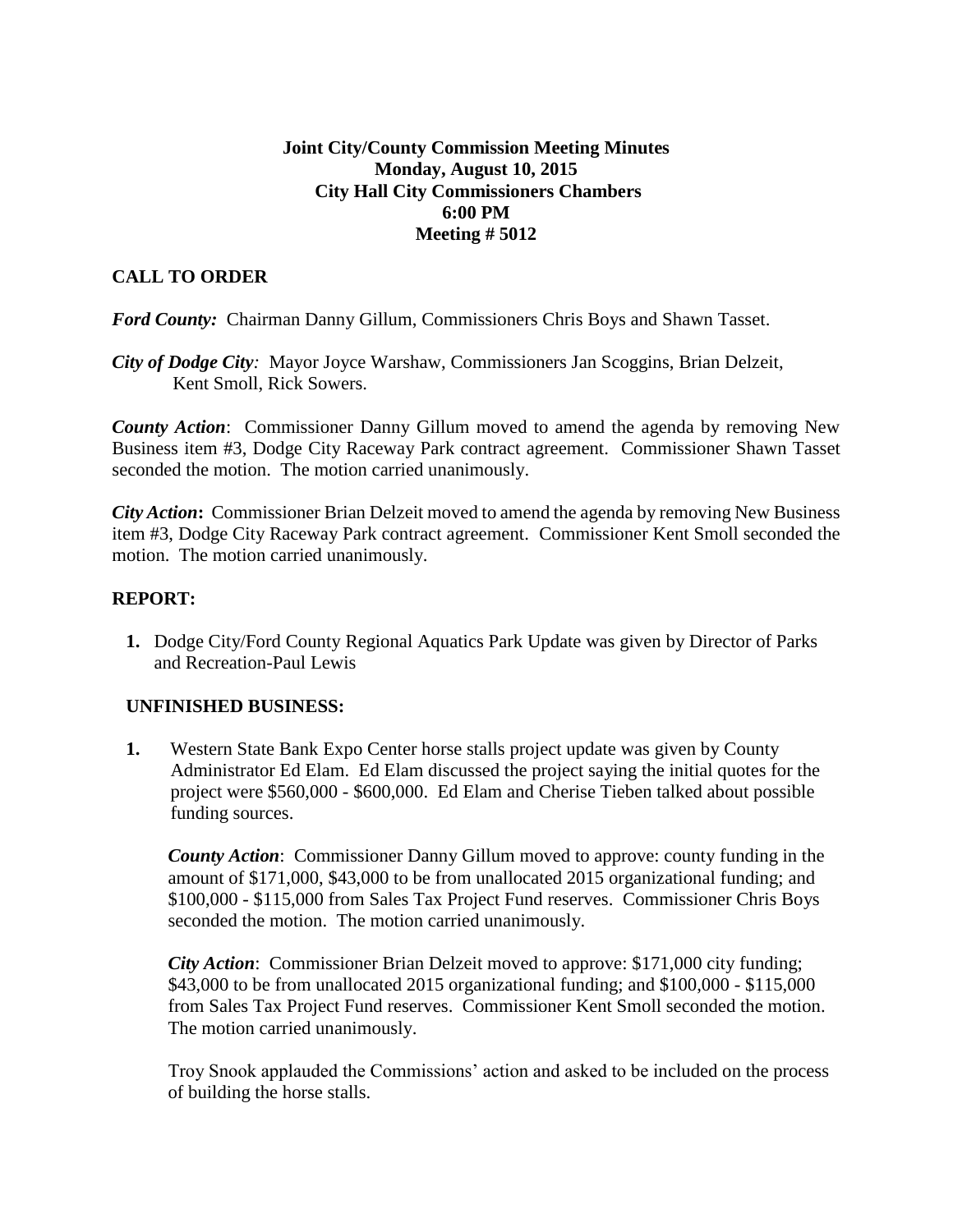#### **NEW BUSINESS:**

- **1.** The five City Commissioners and 3 County Commissioners cast ballots to name the Dodge City/Ford County Regional Aquatics facility. The three contenders were: Cowboy Cove, Longbranch Lagoon and Wrangler Rapids. Longbranch Lagoon had 5 votes (Commissioners Delzeit, Tasset, Smoll, Warshaw and Gillum) and Wrangler Rapids had 3 votes (Commissioners Boys, Sowers and Scoggins). By a majority of ballots cast, the name for the Dodge City/Ford County Regional Aquatics facility will be Longbranch Lagoon.
- **2.** Discussion was had on the appointment of CFAB Board Member to fill the unexpired term of Dr. Mladen Perak, whose term expires 1-1-2018.

*County Action:* Commissioner Danny Gillum moved to appoint Jeff Turner to the unexpired term on the CFAB. The motion was seconded by Commissioner Shawn Tasset. The motion carried unanimously.

*City Action:* Mayor Joyce Warshaw moved to appoint Jeff Turner to the unexpired term on the CFAB. The motion was seconded by Commissioner Kent Smoll. The motion carried unanimously.

#### **UPCOMING MEETINGS:**

**1.** Monday, November 9, 2015 6:00 pm -Joint Commission Meeting- City Commissioners Chambers City Hall.

#### **ADJOURNMENT**

*County Action:* Commissioner Chris Boys moved and Commissioner Danny Gillum seconded the motion to adjourn the meeting. The motion carried unanimously.

*City Action:* Commissioner Jan Scoggins moved and Commissioner Kent Smoll seconded the motion to adjourn the meeting. The motion carried unanimously.

ATTEST:

Mayor

\_\_\_\_\_\_\_\_\_\_\_\_\_\_\_\_\_\_\_\_\_\_\_\_\_\_\_\_\_\_\_\_

Nannette Pogue, City Clerk

\_\_\_\_\_\_\_\_\_\_\_\_\_\_\_\_\_\_\_\_\_\_\_\_\_\_\_\_\_\_\_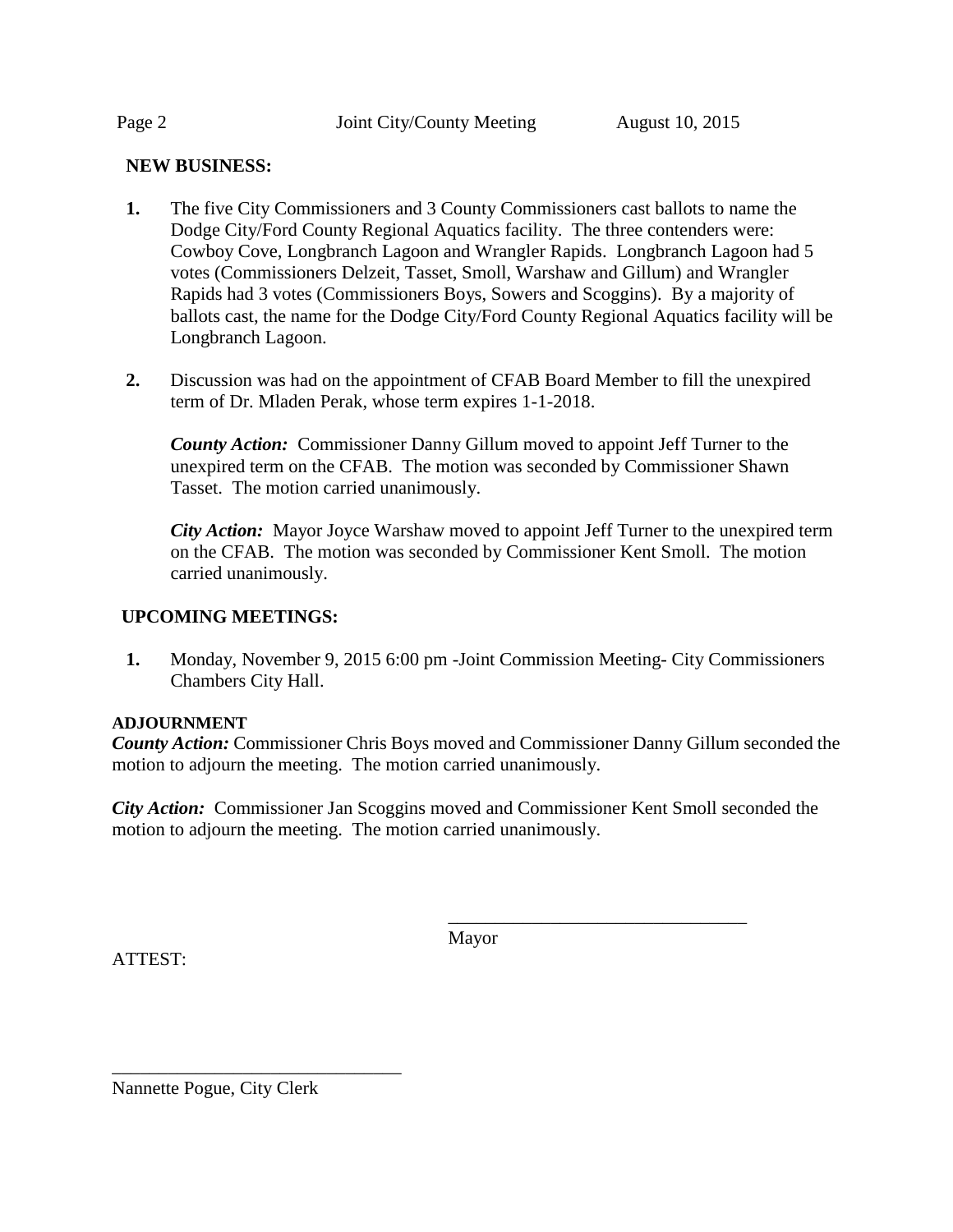

806 N. Second Ave. 67801

Phone: 620-225-8100 FAX: 620-225-8144 www.dodgecity.org

# *Memorandum*

| To:      | Cherise Tieben, City Manager           |
|----------|----------------------------------------|
| From:    | Nannette Pogue                         |
| Date     | <i>August 12, 2015</i>                 |
| Subject: | Resolution No. 2015-20                 |
|          | Agenda Item Ordinances and Resolutions |

**Recommendation:** I recommend the approval of Resolution No. 2015-20

**Background:** The City currently uses Fidelity State Bank as our official depository. We are opening a new account at Fidelity State Bank to accommodate the credit card receipts at the golf course. The resolution authorizes this account to be added and states that a proper signature card will accompany the resolution. The signers on the account are the regular signers: Cherise Tieben, Dot Sumaya and Nannette Pogue.

**\_\_\_\_\_\_\_\_\_\_\_\_\_\_\_\_\_\_\_\_\_\_\_\_\_\_\_\_\_\_\_\_\_\_\_\_\_\_\_\_\_\_\_**

**Justification:** It is required by the bank to have City Commission authorization via a Resolution of the City.

**Financial Considerations:** None

**Purpose/Mission:** To promote open communications, honesty and integrity.

**Legal Considerations:** None

**Attachments:** Resolution No. 2015-20.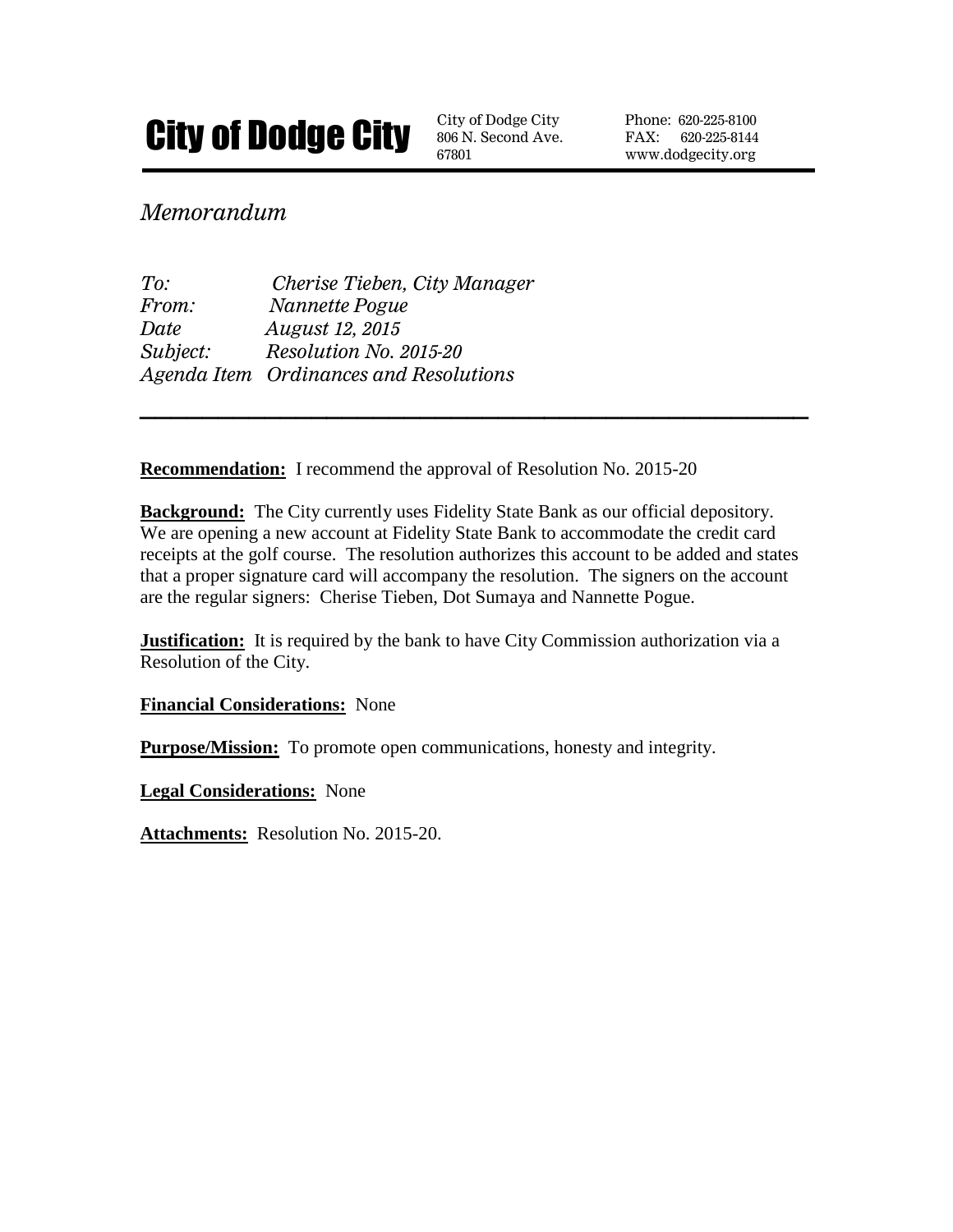## **Resolution No. 2015-20**

#### **A Resolution Designating an Additional Bank Account at Fidelity State Bank and Trust Company, Dodge City, and Authorizing Signers**

WHEREAS, the Governing Body has previously voted to designate The Fidelity State Bank and Trust Company, 510 N. Second Avenue, Dodge City, Kansas as an official depository for City funds

BE IT RESOLVED that the following account will be in addition to those accounts that have already been established by previous Resolution and are hereby authorized and all checks, drafts, notes or orders drawn against the stated accounts must be signed and shall be certified to The Fidelity State Bank and Trust Company, Dodge City, Kansas and no checks, drafts, notes or orders drawn against said accounts shall be valid unless signed as certified.

A. City of Dodge City, Credit Card Receipt Account – Account Number 108012

BE IT FURTHER RESOLVED that certification of persons authorized to sign on the above stated account shall be provided to The Fidelity State Bank and Trust Company, Dodge City, Kansas by the City Manager of Dodge City and the City Clerk.

BE IT FURTHER RESOLVED that this resolution shall continue to have effect until express written notice of its rescission or modification has been received by the Fidelity State Bank and Trust Company, Dodge City, Kansas.

BE IT FURTHER RESOLVED that this resolution shall take effect immediately upon its passage.

Adopted by the City Commission of the City of Dodge City this  $17<sup>th</sup>$  day of August, 2015.

Mayor

\_\_\_\_\_\_\_\_\_\_\_\_\_\_\_\_\_\_\_\_\_\_\_\_\_\_

ATTEST:

\_\_\_\_\_\_\_\_\_\_\_\_\_\_\_\_\_\_\_\_\_\_\_\_\_\_\_ City Clerk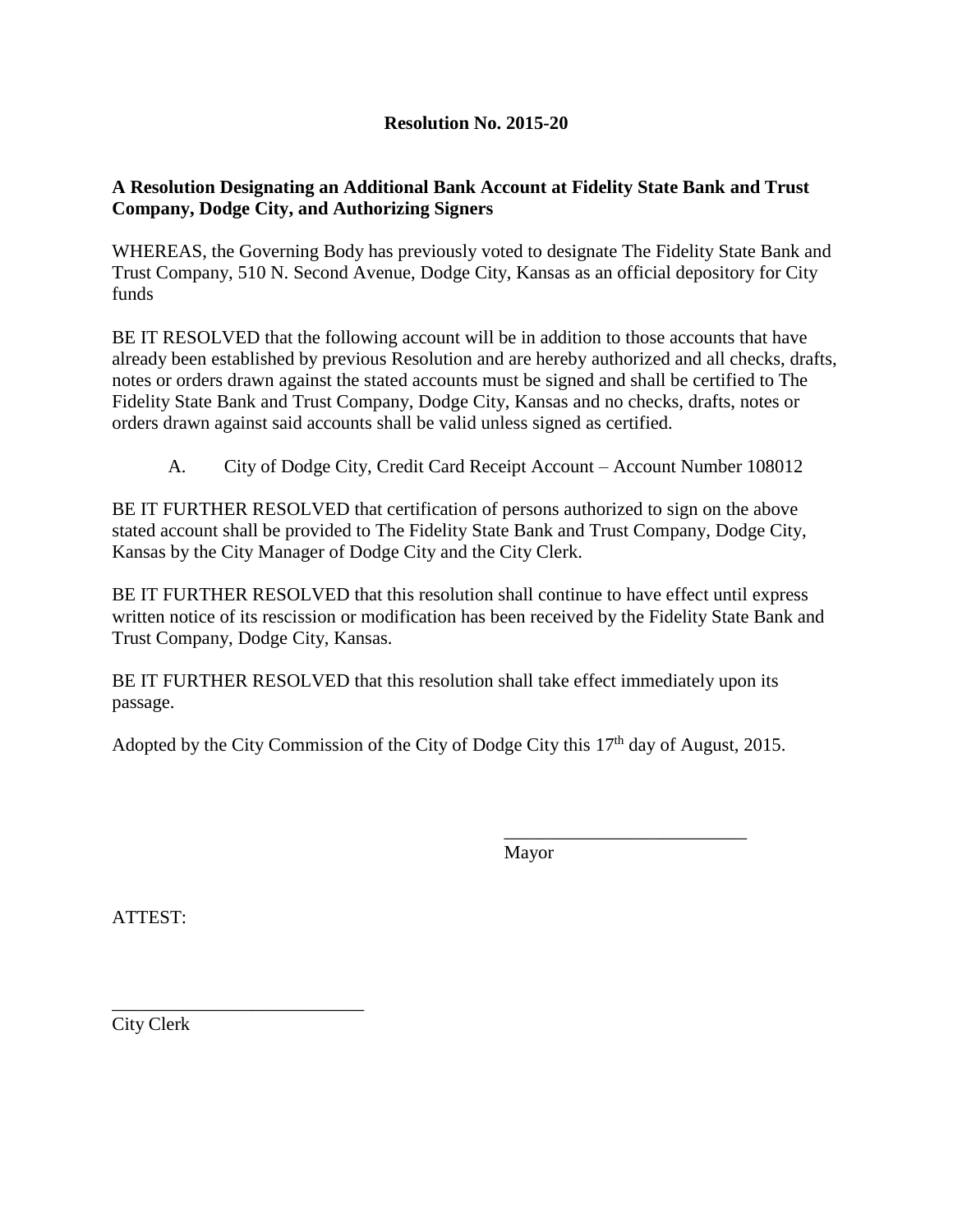| City of Dodge City | City of Dodge City | Phone: $620 - 225 - 8100$ |  |
|--------------------|--------------------|---------------------------|--|
|                    | 806 N. Second Ave. | $FAX: 620-225-8144$       |  |
|                    | 67801              | www.dodgecity.org         |  |

Memorandum

| To:          | Cherise Tieben, City Manager      |
|--------------|-----------------------------------|
| From:        | Nannette Pogue                    |
| Date         | August 13, 2015                   |
| Subject:     | Resolution No. 2015-21            |
| Agenda Item: | <b>Ordinances and Resolutions</b> |
|              |                                   |

**Recommendation:** I recommend the City Commission adopt Resolution No. 2015-21.

**Background:** House Bill 2042 was passed by the 2015 Kansas Legislature and impacts the annual budgeting process by amending K.S.A. 79-2925b. The bill allows local units of government to adjust the amount of property taxes levied over the previous year by the CPI for all urban consumers as published by the United States Department of labor for the preceding calendar year. Affective July 2, 2015, if the governing body of the municipality votes to approved a budget which includes an increase over the computed limit, a majority of the governing body must also approve a resolution and provide "notice" of that vote to be published in the official county newspaper.

While the 2016 proposed mill levy stayed the same as 2015, the computation shows that a resolution needs to be approved and a notice be published in the paper. The assessed valuation increased, so the amount of a mill increased as well. Also, the debt service levy is exempt from the calculations, but in the 2016 proposed budget the debt service levy actually decreased while the general fund levy increased. These are the reasons the resolution needs to be approved and notice published in relation to the amount of taxes levied in the 2016 budget.

**Justification:** Resolution No. 2015-21 is necessary per the new laws passed during the 2015 session of the Kansas Legislature regarding tax transparency.

**Financial Considerations:** none

Purpose/Mission: On-going improvement.

Legal Considerations: This resolution and subsequent notices satisfies legal consideration as it relates to the 2016 budget.

Attachments: Resolution No. 2015-21, computation and notice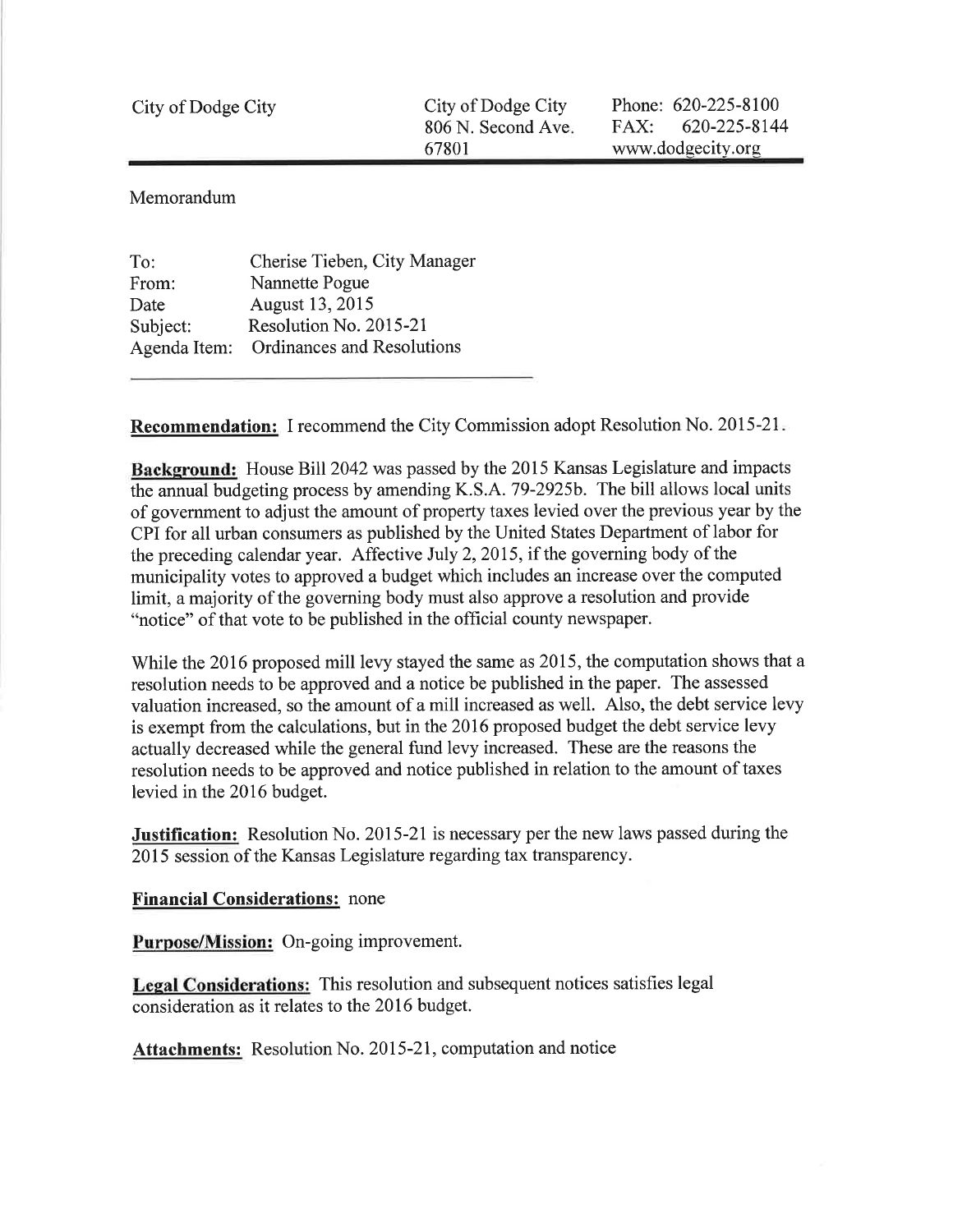## **RESOLUTION NO. 2015-21**

Whereas, K.S.A. 79-2925b, as amended, provides that a levy of property taxes to finance the 2016 budget for the City of Dodge City exceeding the amount levied to finance the 2015 budget of the City of Dodge City, as adjusted to reflect changes in the Consumer Price Index for All Urban Consumers for calendar year 2014, be authorized by the adoption of a resolution by a majority vote of the governing body; and

Whereas, the City of Dodge City provides essential services for the health, safety and welfare of this community; and

Whereas, the cost of providing the essential services necessary to meet the needs of the citizens of the City of Dodge City continues to increase; and

Whereas, after careful public deliberations, the governing body has determined that in order to maintain public services that are essential to the citizens of this city, it will be necessary to budget property tax revenues in an amount exceeding the levy in the 2015 budget; and

NOW, THEREFORE, BE IT RESOLVED by the governing body of the City of Dodge City that a levy of property taxes in support of the 2016 budget exceeding the amount levied in 2015, as adjusted pursuant to K.S.A. 79-2925b, as amended, was required to meet the needs of the citizens and said budget is hereby approved.

Adopted this 17<sup>th</sup> day of August, 2015 by the governing body.

Mayor

ATTEST:

**City Clerk** 

(Seal)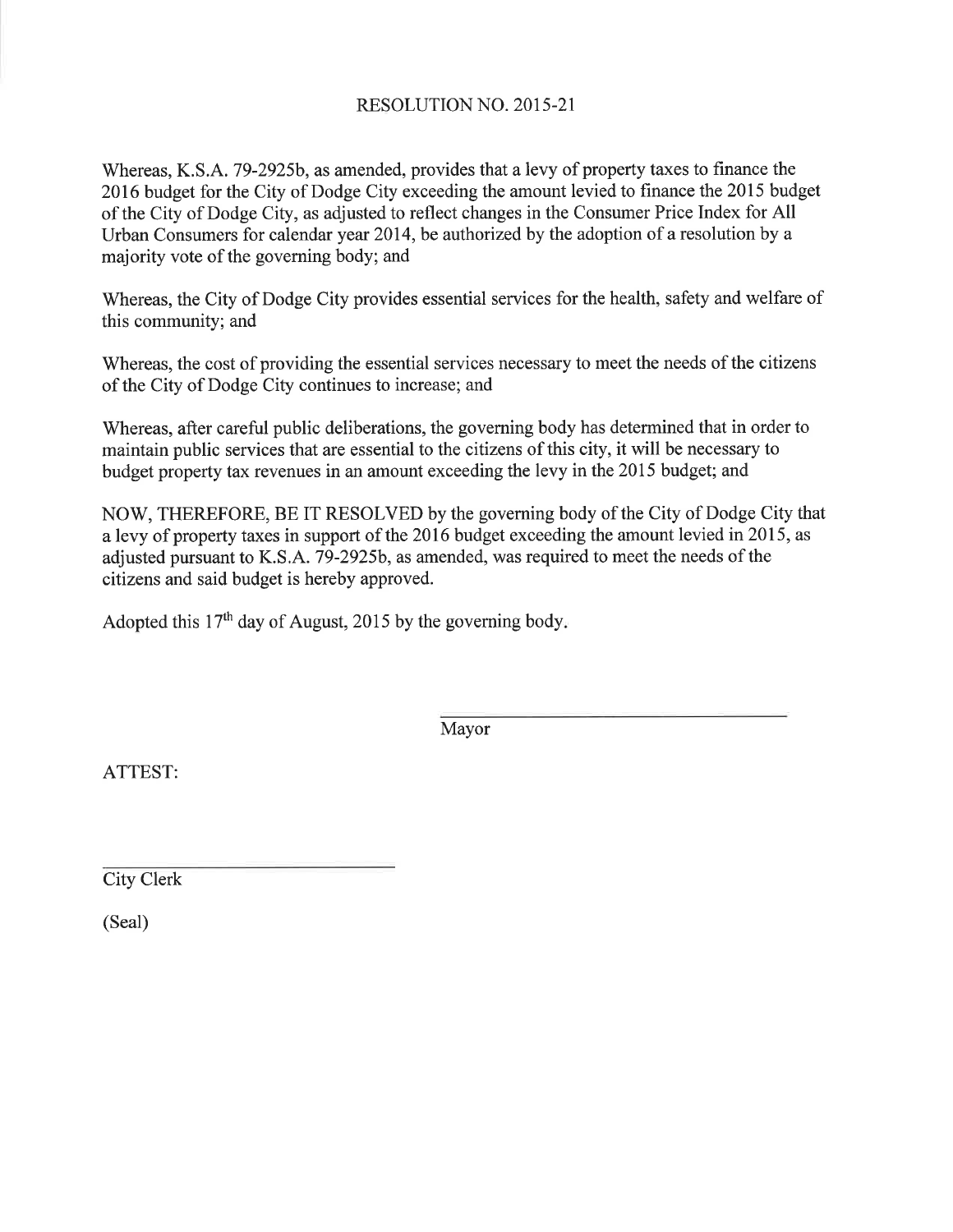## City of Dodge City

#### NOTICE OF VOTE

#### Published pursuant to K.S.A. 79-2925b as amended

In adopting the City of Dodge City's 2016 budget the governing body found it necessary to increase property taxes in an amount greater than the amount levied for the city's 2015 budget, adjusted by the 2014 consumer price index for all urban consumers. The budget and the resolution required by K.S.A. 79-2925b were approved by a majority vote of the governing body.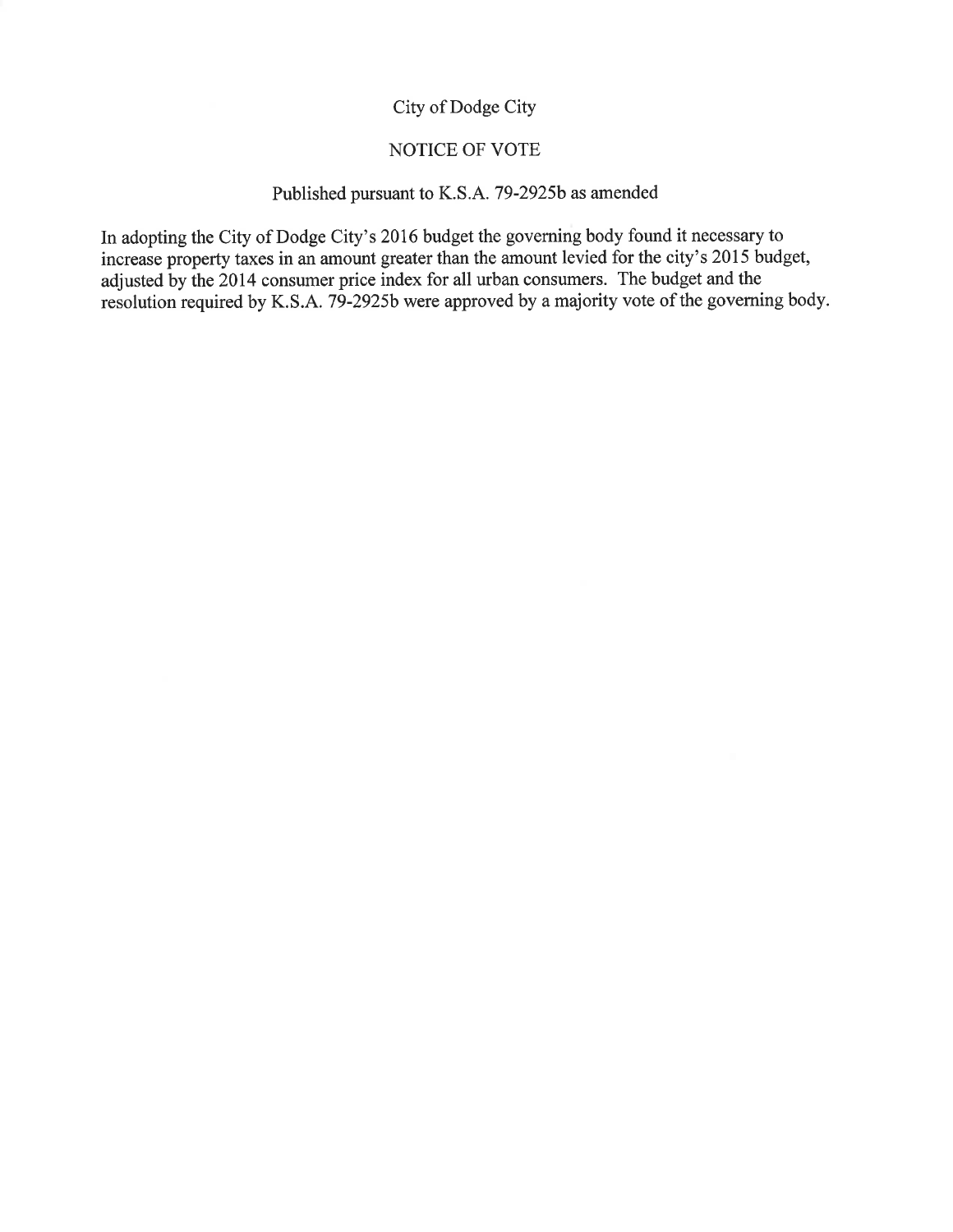# EXECUTIVE SUMMARY 2016 Budget City of Dodge City

Submitted for the Governing Body's consideration and discussion is the proposed 2016 operating and capital budget for the City of Dodge City for the fiscal year beginning January 1, 2016. The budget proposal represents the ongoing commitment to manage the delicate balance between funding essential operations, providing for infrastructure investment, and maintaining a stable tax levy.

The proposed budget was developed with three primary objectives.

1). Continuation of our commitment to maintaining and improving our service delivery, through an emphasis on the importance of human resources.

2). Continuing our efforts to fund a Capital Improvement Program, and infrastructure programs in order to insure sound and viable City infrastructure, public works facilities, and overall service delivery capability.

3). Commit the resources needed to provide essential services for a growing community, as well as continue to provide programs and facilities that enhance quality of life for residents.

#### **Budget Assumptions**

During the budget preparation process we have made revenue forecasts based on national, state, and local economic trends, and state budget laws. Community needs, departmental program history, and general direction from the governing body were key factors used in projecting program costs for 2016. The budget as presented does not provide any increased services. It represents the same programming in the general fund as it did in 2015. Salary increases are also included.

Some assumptions used to develop this budget include:

1). The proposed budget requires a mill levy of 50.883 mills, which is the same as the 2015 levy of 50.883.

2). Assessed Valuation of \$152,610,417. This is a 7.84% increase over the 2014 assessed valuation of 141,515,147. In the previous years the City has been receiving approximately 210,000 of payment in lieu of taxes from National Beef. In 2015, the tax abatement for National Beef is finished so the improvements that were abated are fully on the tax rolls.

3). Delinquent ad valorem tax at a rate of 5%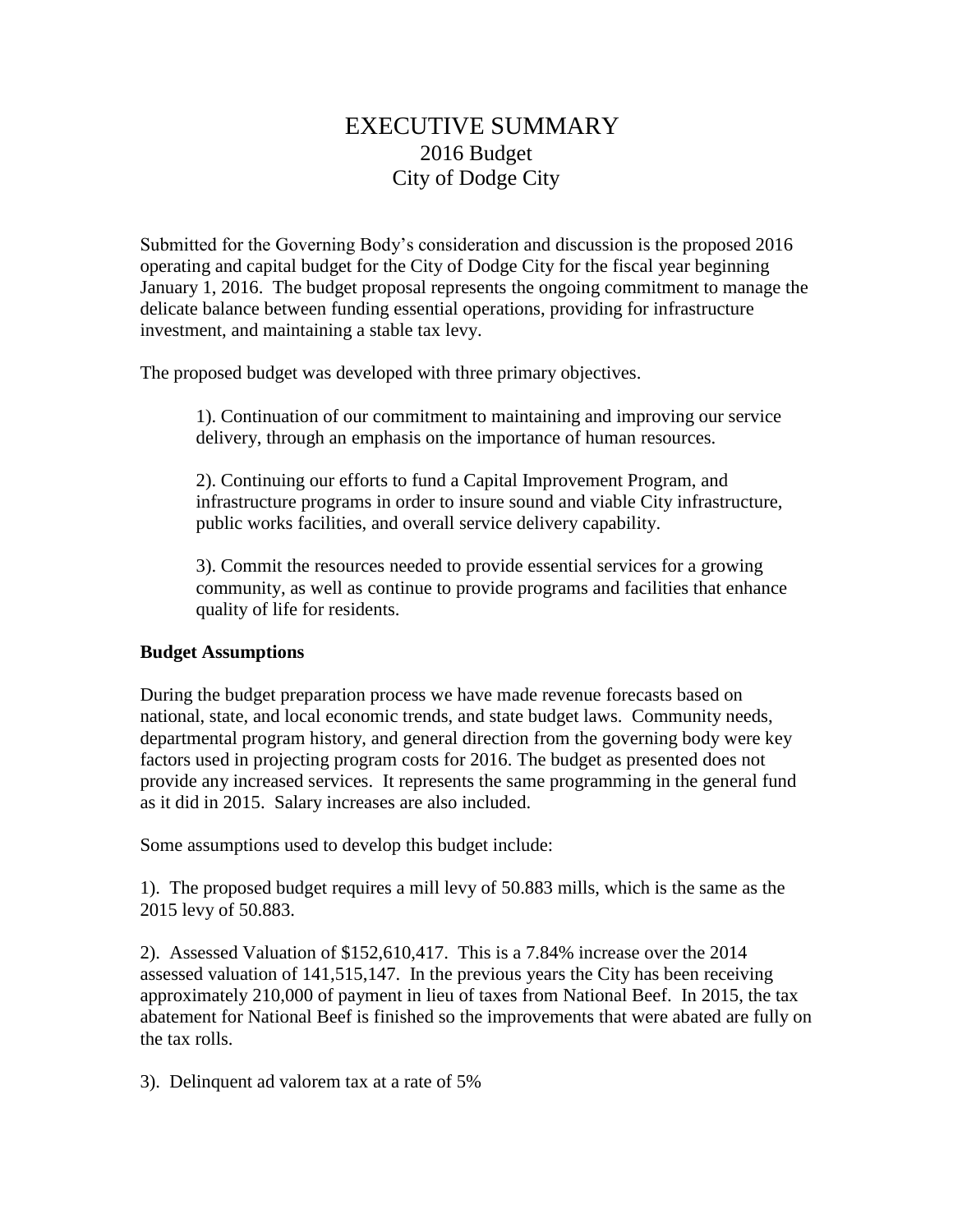4). Salary increase of 2.5% (1% in January and 1.5% in July)

5). Continue to restore funding for the Capital Improvement Program

6). Approximately 100% of equipment and vehicle depreciation in the general fund for funding the Municipal Equipment Replacement Program.

7). Health Insurance premiums will increase approximately 6% in 2016. Since we are self funded, the "premiums" are stated at how much we should be funding our self funded account taking into consideration all factors. The City had a healthy fund balance in the self insurance account beginning in 2015, so the funding from the General Fund and other funds that employees were paid from didn't pay the entire stated premium amount. In 2016, the proposed budget is funding the amount of premiums that should have been funded in 2015. We will meet toward the end of the year, when we know for sure what the proposed "premiums" are and decide at that time whether the increases will be funded through the self insurance fund, passed on to employees or a combination thereof. The premiums funded from 2015 to 2016 in the General Fund amounted to an approximately \$294,000 increase.

- 8). Continued loss of demand transfer funds from the State of Kansas.
- 9) Interest income on idle funds continues to be non existent
- 10) The YMCA assumed the recreation programs for the City of Dodge City as of January 1, 2013. The programming revenue and expense for the recreation programs, Sheridan Activity Center, and the swimming pool were all deleted. The original agreement with the YMCA was that the YMCA would reimburse 75% of salary expenses the third year, which was up from 50% the second year and 25% the first year. 2016 will be year 4 of the agreement. YMCA has requested that the City continue to help fund the operations. In 2016 the proposed budget includes \$122,500 for operations plus \$10,000 for maintenance of buildings or equipment. This is approximately the same amount as was budgeted in 2015.

### **Property Tax Funds**

The Funds reflected in this budget which are supported by property tax assessment include the General Fund, Special Liability Fund, Library and Library Employee Benefit Funds, Bond & Interest Fund and Capital Improvement Fund. All other funds are supported by Special Revenue or User Fees.

This budget is presented by fund, with the revenue being listed first and the expenditures listed next and summarized by category. Reports are available that lists all the line items included in each fund as well as detail of most of the line items.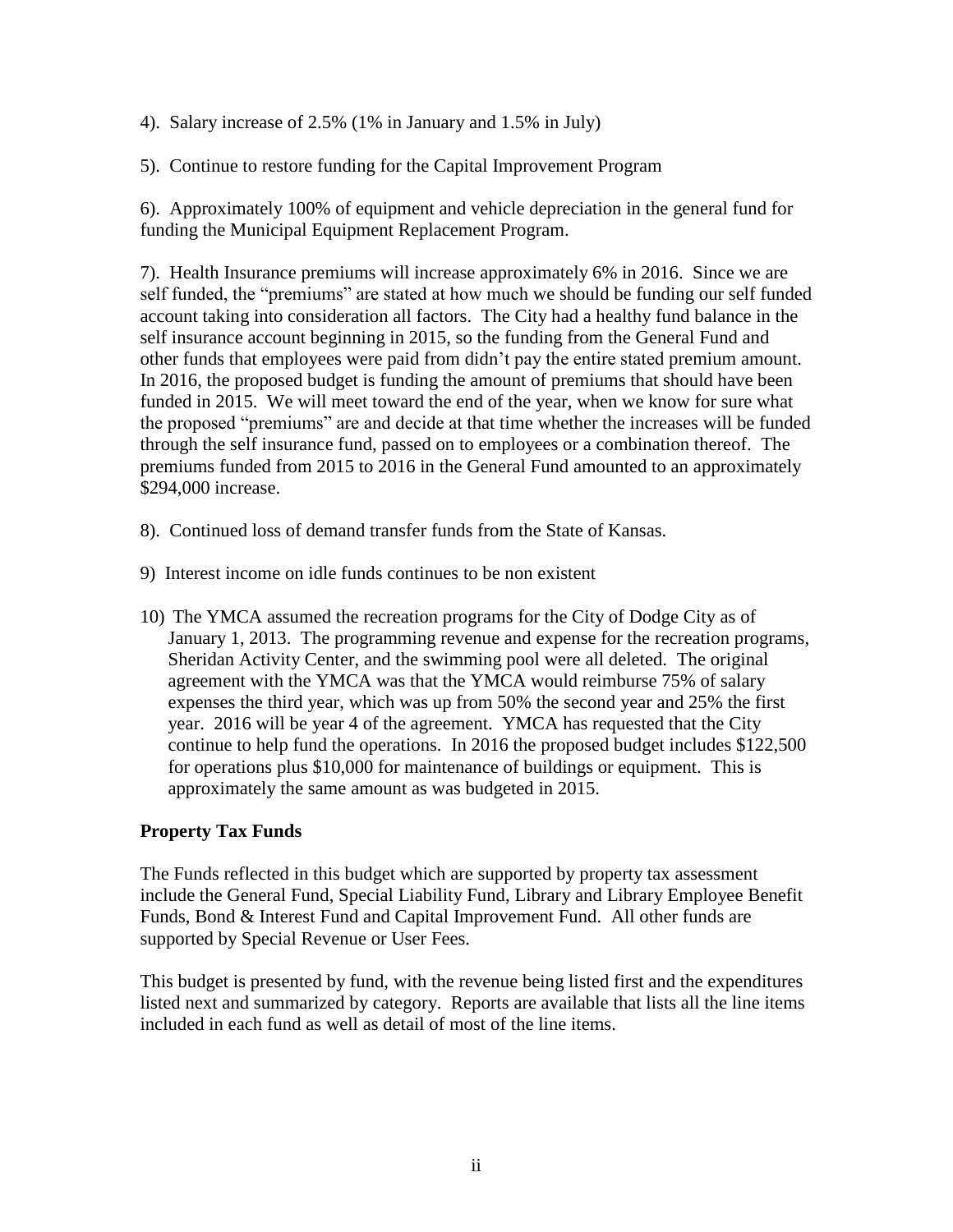#### **Revenue Projections**

The sales tax revenue projection in 2015 is \$4,865,000 in the general fund. The same amount is projected as sales tax revenue in the Sales Tax Fund. This is the same as was budgeted for 2015. To date the sales tax is flat from where it was at the same time period in 2014. This revenue source continues to be strong, even though it has flattened out. Sales tax is one of the non-property tax funding sources that is of great importance to the City as it represents approximately 30% of the total revenue stream for the General Fund budget.

Interest income is not a major source of income as it has been in the past. The interest rates for idle public funds are under .10%. This remains the lowest that I have ever seen it in my years of public service.

Municipal Court fine revenue has continued to decrease or remain flat.

The following graph provides an overview of the 'General Fund Revenue Sources for the Budget Year 2014 (actual).



### **Cash Reserves**

I have shown the Cash Reserve in the budget in the amount of 1,600,000. It is titled Transfer to Capital. This amount reflects 10.55% of the budgeted expenditures for 2016. At 2014 year end, the general fund cash balance was 2,612,123, which is 18.92% of the 2014 actual expenditures. The goal is to have  $15 - 25\%$  of the current year budgeted expenditures as cash reserve in the general fund.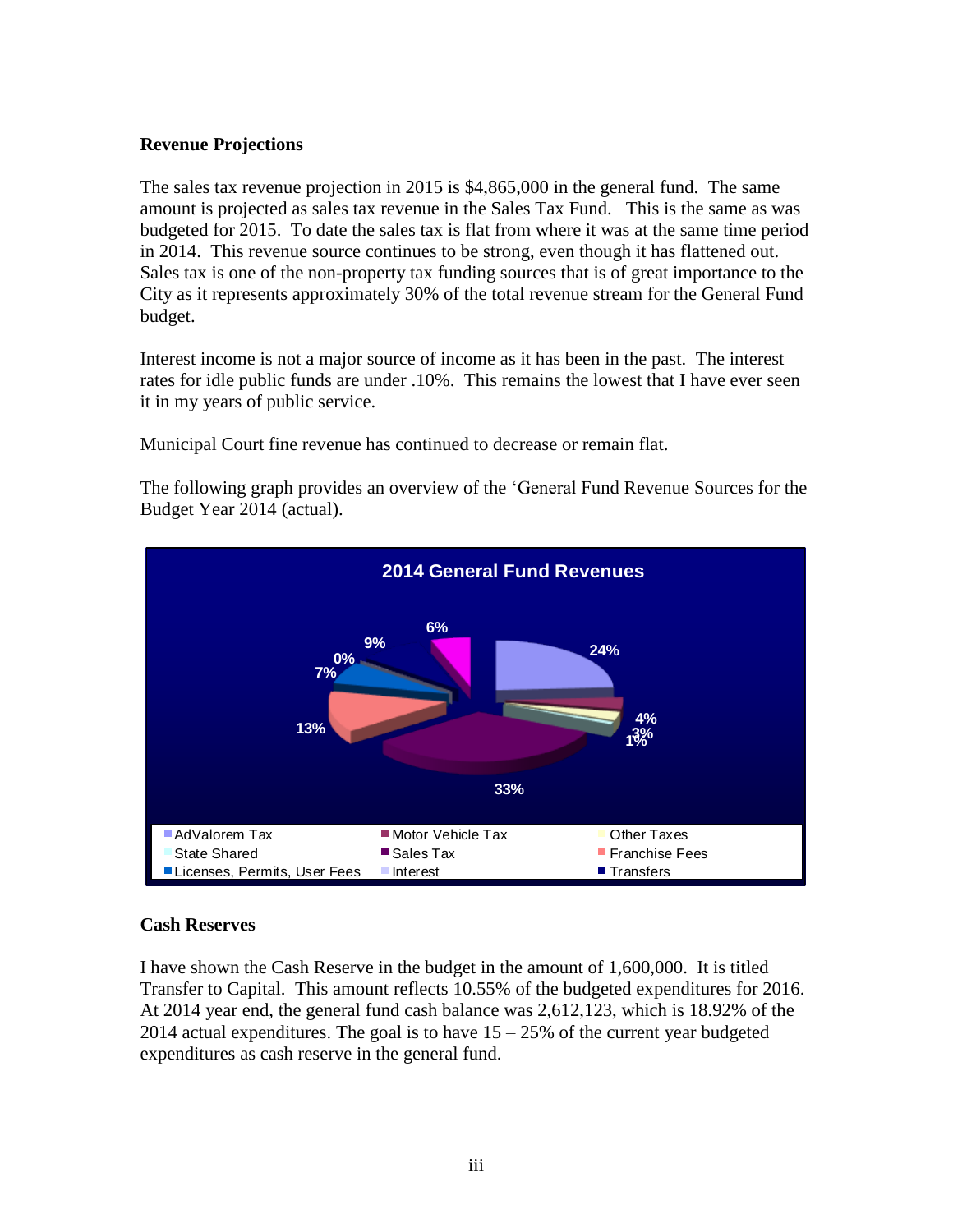#### **Capital Improvement Program and Municipal Equipment Reserve Fund**

Included in the 2016 Budget is the proposed Five-Year Capital Improvement Program. The items in this program have been prioritized by the City Department Heads. The requests recommended for 2016 total \$449,442.

The Municipal Equipment Reserve Fund is funded by the depreciation amount of the equipment (vehicles and other rolling equipment) in the general fund. This fund then supports the replacement or new equipment for departments in the general fund. The equipment in the other funds (Sales Tax Fund, Water, Sewer and Sanitation) are all listed in the Program, but funded in those individual funds. The Municipal Equipment Reserve Fund is being funded by \$434,096 depreciation in the proposed 2016 budget. This represents approximately 100% of the equipment depreciation in the general fund. There are purchases that are a high priority and mileage plus maintenance costs show that these purchases need to be made in 2016. At the end of 2014, the fund had approximately \$265,188 in it. It is budgeted to spend approximately \$300,000 in 2015 and proposed \$364,636 in 2016. We continue to evaluate the equipment regarding which equipment can be shared, the replacement schedules, etc. All of the department heads agree that it is important to continue funding the capital equipment fund at some level to maintain quality equipment.

#### **Funding Considerations**

The budget as submitted includes:

1) A 2.5% salary increase (1% in January and 1.5% in July) for full time personnel. The amount shown below reflects the salary increase plus the cost of increased benefits (social security and retirement)

Increase

| General Fund                         | 153,500 |
|--------------------------------------|---------|
| Sales Tax Fund                       | 2,622   |
| Sales Tax Fund (Organizational Fund) | 1,174   |
|                                      |         |
| Convention and Visitors Fund         | 4,089   |
| Special Streets Fund                 | 4,192   |
| Water Fund                           | 9,182   |
| Wastewater Fund                      | 3,585   |
| <b>Sanitation Fund</b>               | 11,452  |
| Drainage Fund                        | 925     |
| Utilities Administration             | 6,911   |
| Vehicle Maintenance                  | 1,624   |
| Totals                               | 199,256 |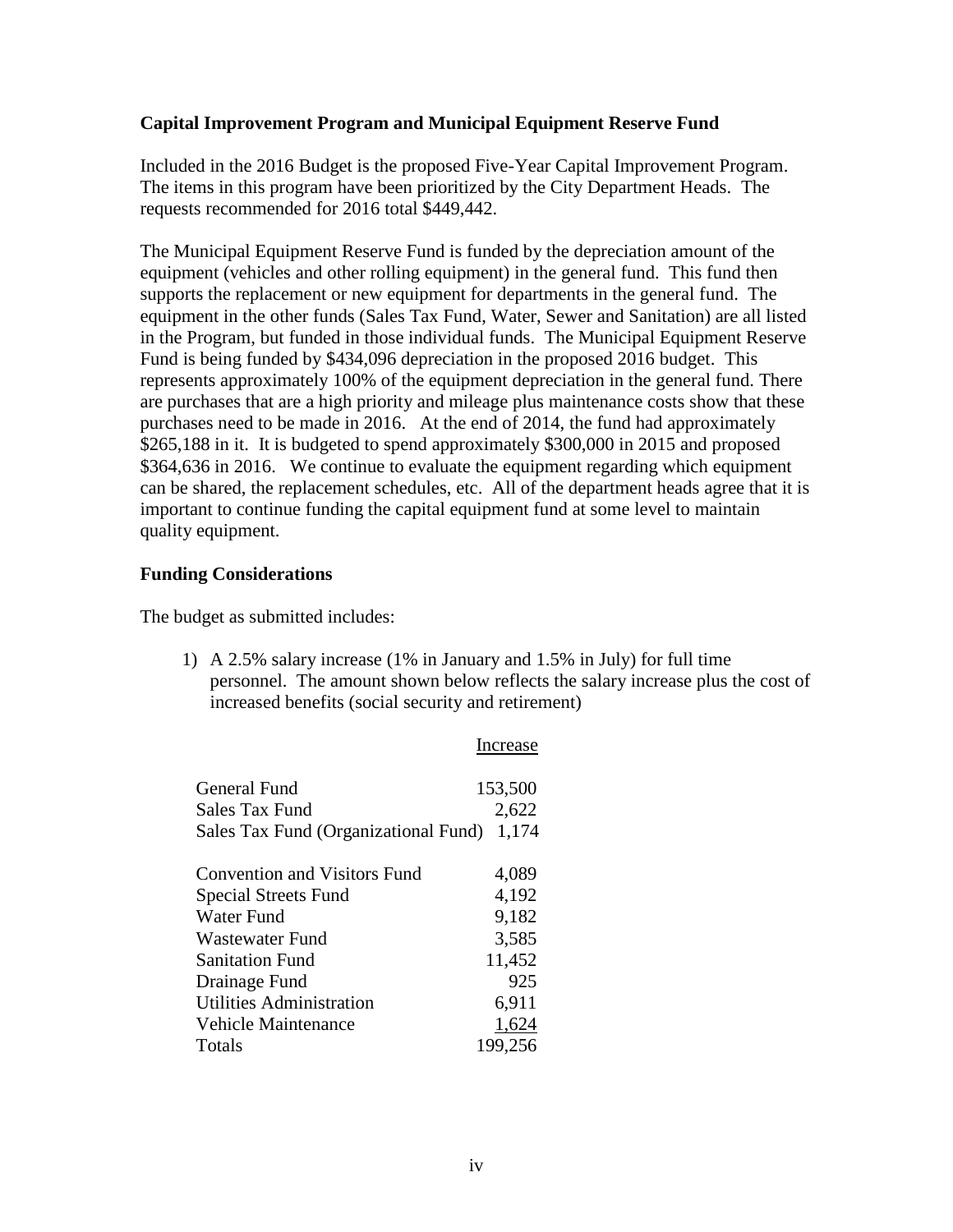- 2) The health insurance increase in the general fund amounted to approximately \$294,000. There were slighter increases in the other funds because there are not as many employees.
- 3) An additional Engineering Technician position was budgeted in the Special Streets Fund. One of the Engineering positions we currently have is doing more Zoning Administration work, so that leaves a void in the engineering staff. Also an additional regular part-time zoo attendant was budgeted for.
- 4) Monies were included for continued succession planning.
- 5) The general fund includes funding for Amtrak commitment in the amount of \$12,500; \$10,000 for Southwest Kansas Business Development Center; increase match in Public Transportation of \$12,200; capital outlay for the replacement of AC unit in City Hall, carpet and furniture replacement in the day room at Fire Station #1, 4-wheeler at the airport, Hoover Pavilion floor refinishing, replacement of Hoover Pavilion doors and bunker repair at the golf course. These capital outlay items are all under \$25,000 so do not rise to the level of the Capital Improvement Program or the Capital Equipment Replacement Program.
- 6) There is continued funding of the Annual Bonus to employees.
- 7) The community promotions line item includes \$50,000. Requests to date exceed this amount, so the requests needs to either be cut down or the funding increased. The requests to date are the Cowboy Band at \$18,500, The Alley at \$24,000, Dodge City Festivals at \$10,000 (5,000 from General Fund and 5,000 from the CVB), the fireworks display at \$5,000, CASA at \$10,000, Big Brothers/Big Sisters at \$10,000, Wild West Heritage Foundation at \$500 or \$1,500 or \$5,000 or \$10,000, and Teachers Hall of Fame at \$25 or \$50 or \$100 or \$300 or \$500 or \$1,000.
- 8) The final payment of the All 4 Fun building is in at \$100,000,

Other considerations include:

- 1) The lottery money is estimated at approximately \$600,000 per year. The revenue is being recorded in a Growth and Development Fund to be used to support infrastructure projects. It is proposed to use \$450,000 in both 2015 and 2016 to fund the Bond & Interest Fund. We are also using some of this money for Star Bond Project expenses.
- 2) The construction department is included in the general fund and includes salaries, benefits and other small purchases. The department also operates as a building maintenance department. It is anticipated to charge back some of the expenses in this fund to individual departments.
- 3) Our cash position has improved over the past 2 years. We would like to maintain the cash position to be in a more positive position when issuing bonds.
- 4) The Water and Wastewater Fund was combined in 2013 to take advantage of the combined revenue and improve cash flow for operations, capital improvements and future debt payments. The debt payments for the New Water Reclamation Facility began in 2012 and are \$1,950,000 per year. Capital improvements in this fund have minimized. The revenues and expenditures will need to be watched very closely as not to create any deficit.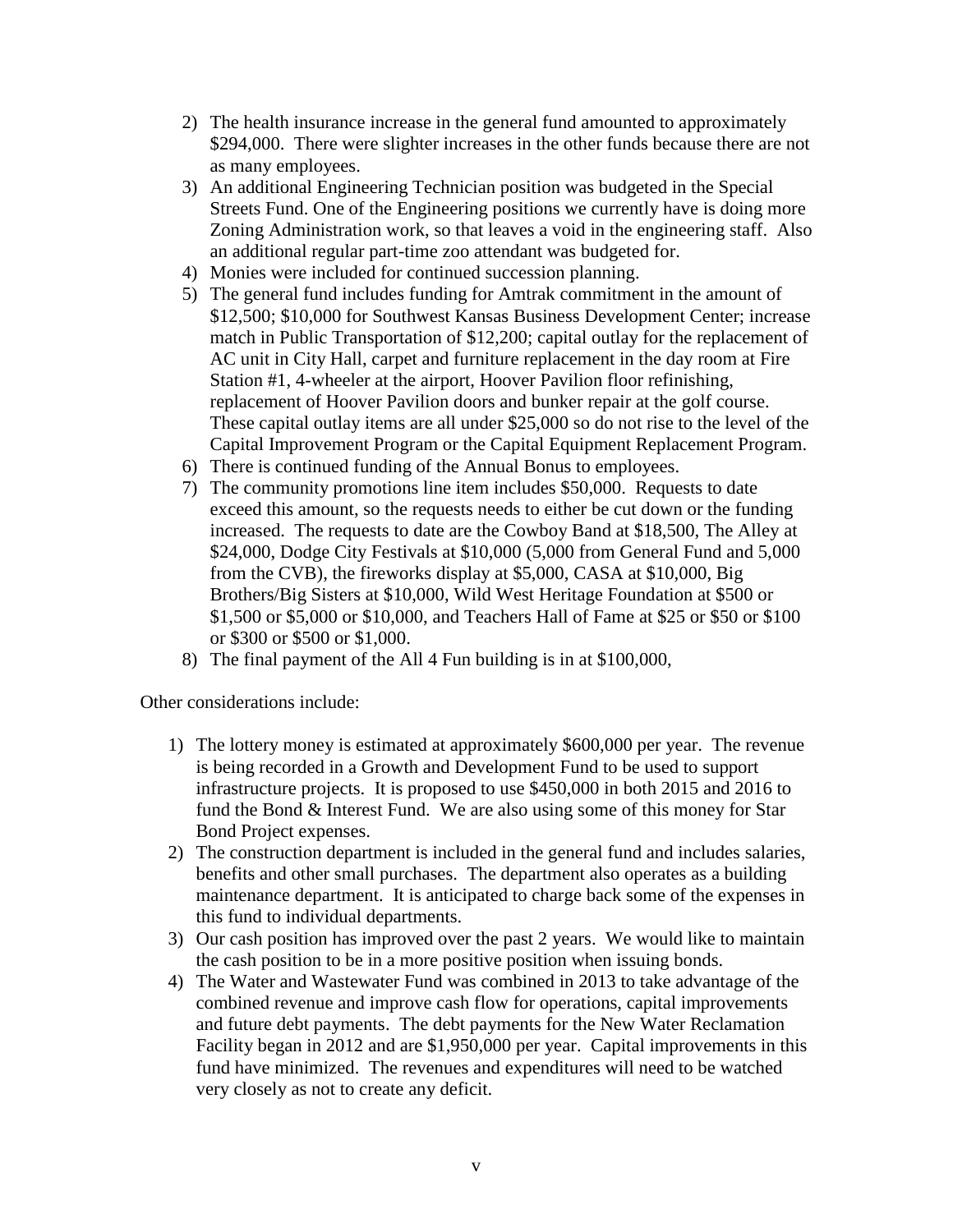5) A new Sanitation truck is proposed for 2015.

#### **Street GO Bond Program**

The North Central Avenue widening projects has been approved in 2015, so bonds will need to be issued for this project and any other project that may be approved in 2015. For bonds issued in 2015, the first payment would be due in 2016. There is an additional payment of 300,000 budgeted in 2015 of which only \$55,000 will be used. So, this amount will be carried forward. In the proposed 2016 budget is new payments in the amount of \$365,000. In order to keep the mill levy down, \$450,000 of lottery money continues to be proposed to fund the principal and interest payments.

### **Library**

The Dodge City Public Library submitted a budget proposal of \$991,840 for the general Library fund and \$372,315 for the Library Employee Benefit Fund for a total of \$1,364,155. Last year's approved budget was \$1,262,919. This request under the 6 mills for the General Library Fund. However, the Library Employee Benefit fund request is a 2.196 mill levy which is a .3250 mill levy increase over last year. The City Commission approved a mill levy cap of 6 mills for the Library General Fund in 2009.

### **Special Liability Fund**

This funds the City's insurance premiums. This includes liability, property, workmen's compensation, airport liability, and police liability, and some miscellaneous liability and bonds. It is anticipated that the commercial property and liability premium will increase by approximately 6-8%. The increase for workmen's compensation may be somewhat higher. We will not know the exact increases until later in the year, but this budget has been increased to account for some increases we may experience.

### **Water and Wastewater Funds**

The Water and Wastewater Funds were combined in 2012 as the Water and Wastewater Utility Fund. There are three divisions: the water division, the wastewater collection division and the wastewater treatment division.

The water division budget reflects the operating costs for the distribution of water to the customers, and some capital improvement projects.

The wastewater collection division budget reflects the operating costs for the collection of the wastewater and taking that wastewater south of town to the wastewater treatment plant or north to the new wastewater treatment facility.

The wastewater treatment division reflects the contract costs for the operation of both treatment plants. The City of Dodge City has a contract with OMI to operate both plants.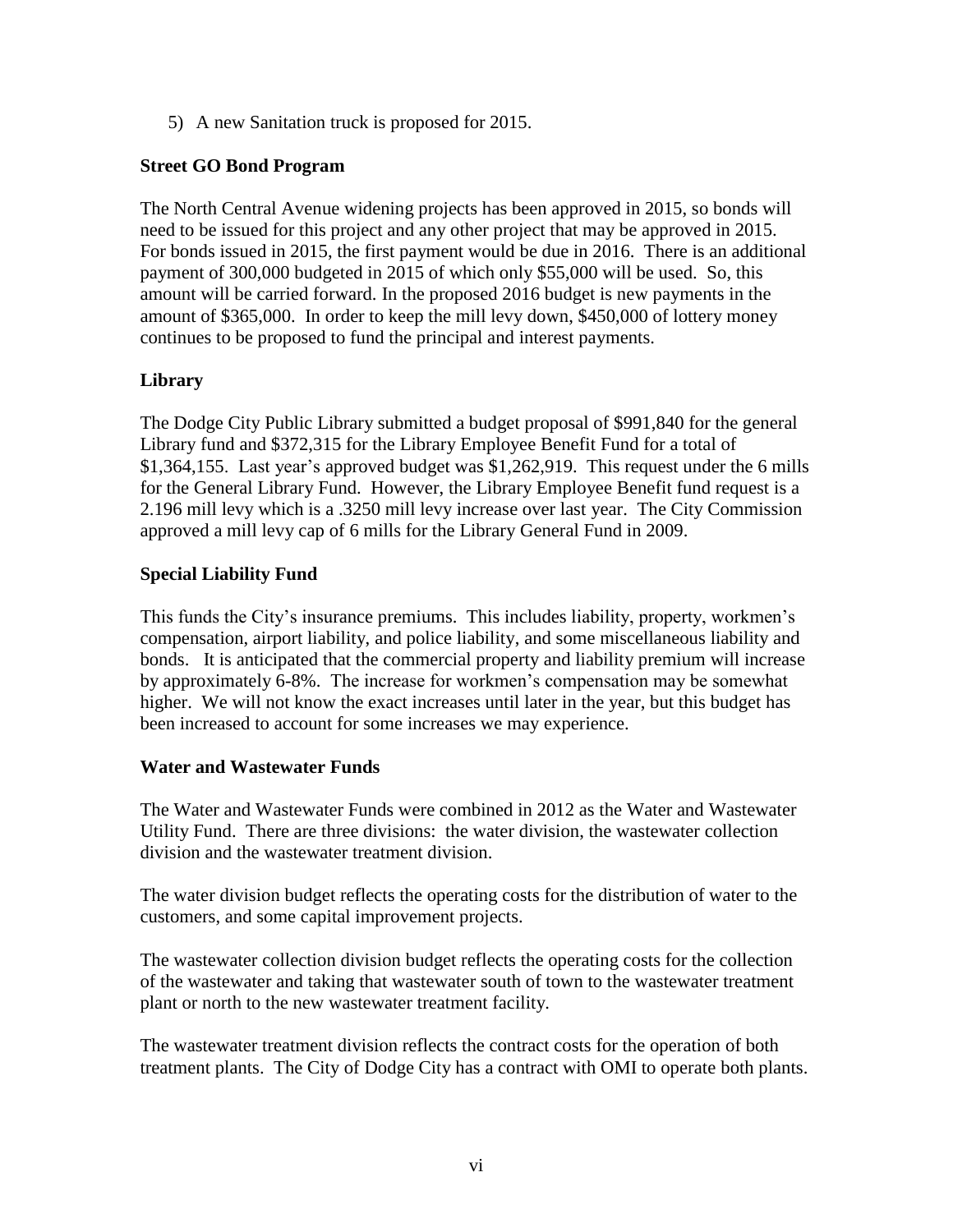This budget also includes some operation costs not included in the contract and the debt service payment for the north wastewater treatment plant.

A revenue bond was issued for the improvements to the current wastewater treatment plant that included water wells and pumps in that area. These improvements were made in partnership with National Beef because of their expansion. As a result, National Beef pays 50% of the total bond payments for this project. This revenue bond was refinanced to General Obligation bonds in 2012 along with two temporary note issues for purchase of water rights and development of 4 water wells and a water loan outstanding. All debt payments are shown in this fund.

The transfer to the general fund is shown both in the water division and wastewater division budgets. The amount from the water division has not changed and needs to be looked at in the future.

## **Sales Tax Fund**

The Sales Tax Fund is the "Why Not Dodge" projects that were voted on in 1997. This budget includes operating budgets for the Racetrack, Athletic Fields, administration costs, "organizational funding", United Wireless Arena and Conference Center operating, and payments for the Revenue Bond issued in 2009 to fund the events center. Beginning in 2016, the Revenue Bond payments for the Regional Outdoor Aquatic Park and \$75,000 of operating for the park is also budgeted. The operation of the Special Events Center is at \$830,752 plus monies for the maintenance of the grounds. This budget will need to be considered and approved by the CFAB and approved by the City and County Commissions.

### **Development and Growth Fund**

This is the fund that the expanded lottery tax is being deposited into. The City Commission agreed that these monies be used to fund infrastructure. There is a transfer being made into the Bond and Interest Fund to make bond payments. At this time, all outstanding general obligation bonds have been issued for street and other infrastructure improvements. Also, costs associated with the Star Bond Project are being paid from this fund.

### **Special Revenue Funds**

There are several other funds listed that are not mentioned in this summary. As previously stated, all of the funds are shown separately and each revenue and expenditure source is listed.

If you have particular questions on any of these funds, please do not hesitate to contact Cherise or Nannette.